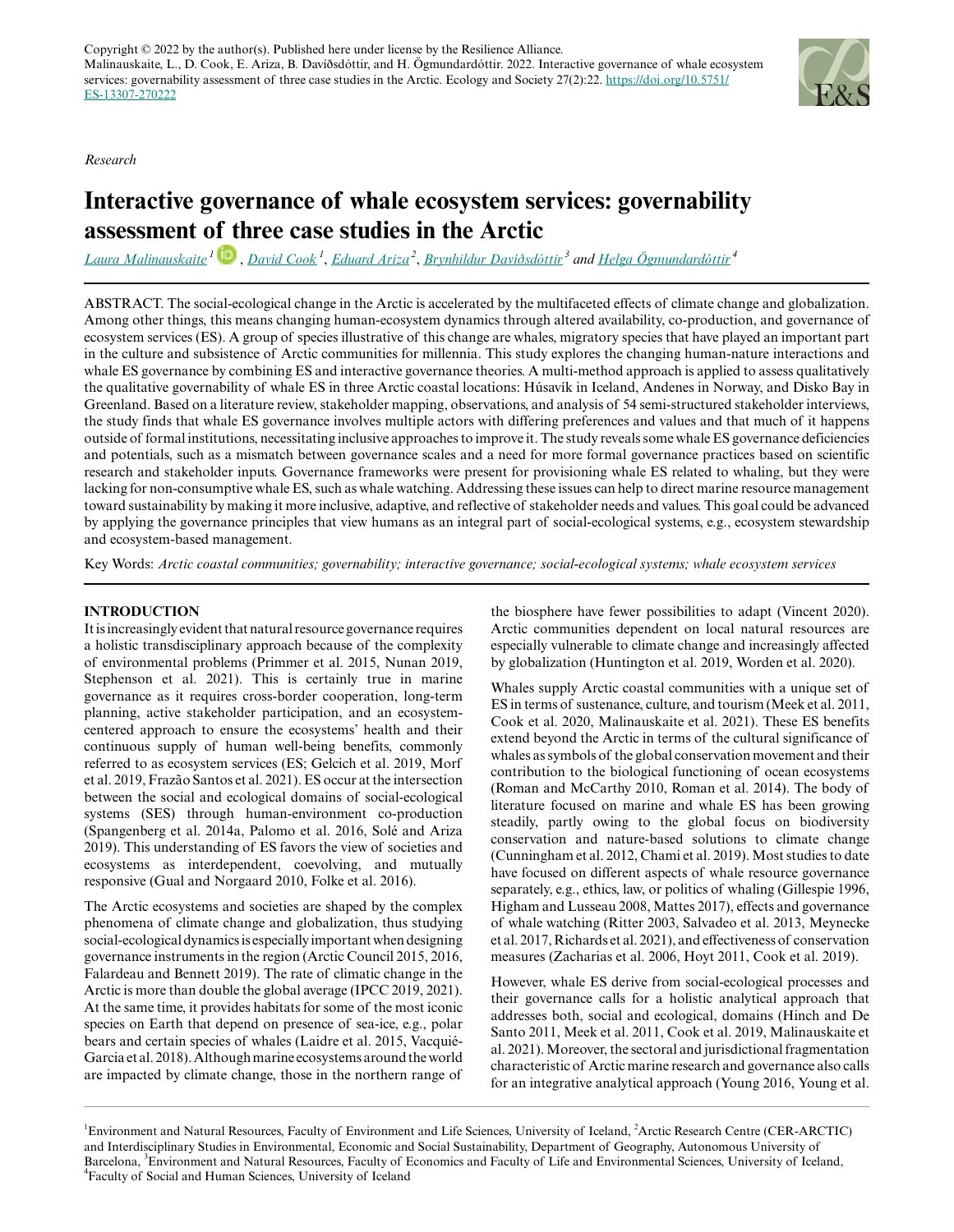2018). One such approach is the interactive governance (IG) framework, according to which natural resource governance implies a web of multi-layered interactions between co-evolving SES components, including human actors, formal and informal institutions, and ecosystems. The view of governance as a coevolving, multi-actor, and multi-scale process makes it well equipped to account for social-ecological complexities (Kooiman and Bavinck 2013, Mahon and McConney 2013, Partelow et al. 2020).

Interactive governance is defined by Kooiman (2016) as a wide range of interactions aimed at solving societal problems and creating opportunities, and governability as the quality of governance and its ability to fulfil this aim. Systematic assessment of governability can reveal governance potentials that, if capitalized upon, can help to direct marine resource management toward sustainability (Chuenpagdee 2011, Jentoft and Chuenpagdee 2013). The present study uses case studies from the North Atlantic to examine the governance and governability of whale ES in the Arctic by focusing on three coastal communities: Húsavík in Iceland, Andenes in Norway, and Disko Bay in Greenland. Whale resource governance is a controversial topic rarely approached from an ES governance perspective, which combined with the case study method provides a unique opportunity to explore governability of whale ES and its effects on human well-being (Meek et al. 2011, Falardeau and Bennett 2019). Exploring multiple case studies provides an opportunity of get a fuller view of governability and discern what can be generalized and what is context dependent (Chuenpagdee et al. 2008, Ofei-Manu et al. 2018, Crona et al. 2019).

The paper combines the concepts of whale ES and their coproduction (Cook et al. 2020, Malinauskaite et al. 2021) with the interactive governance and governability framework. The four aims are to assess the governability of whale ES by (i) designing a conceptual model that combines whale ES co-production and interactive governance frameworks; (ii) identifying the main components of IG of whale ES in the three case studies; (iii) assessing the governability of whale ES in the three SES using a framework developed by IG scholars for marine resources; (iv) discussing the findings in the context of Arctic marine governance and the needs and values expressed by stakeholders in the case study locations.

#### **THEORETICAL FRAMEWORK**

#### **Interactive governance and governability**

Interactive governance is defined by Kooiman (2016) as the whole range of interactions aimed at solving societal problems and creating opportunities, and governability, as the quality of governance and its ability to fulfil this aim. It refers to the "capacity of systems to cope with internal demands and to mediate and accommodate external drivers" (Jentoft and Chuenpagdee 2013:41). This capacity is an outcome of dynamic processes and interactions between different IG components in Fig. 1. The term "governability" is more inclusive than "policy" and "management," which typically denote concrete governance tools, and implies a sum of governing activities carried out by public and private actors in accordance with their needs and values (Kooiman et al. 2005, Kooiman and Bavinck 2013).

Elements image Governing instrument Governability action **System (GS)**  $\ddot{\circ}$  $G$ System-to-be-governed (SG) **Modes Properties** self-governance co-governance<br>hierarchical governance social-ecological complexity dynamics **scale**  $\bullet$  $\mathcal{Q}$ Orders first second meta GI: Governance Interactions

IG has three main components: system to be governed (SG), which denotes the character of the SES under investigation: governing system (GS), which consists of formal and informal actors and institutions involved in governance of that system; and governance interactions (GI), which represents the interface between these two systems (Kooiman et al. 2008). Essentially, the GS aims to influence the interactions between the natural and socioeconomic sub-systems of SES (Jentoft and Chuenpagdee 2013). The interactive governance model consists of four main pillars: properties, elements, orders, and modes (Kooiman and Bavinck 2013), which are explained together with their components and definitions in Figure 1 and Appendix 1.

Figure 1 shows how the different components of the IG framework are interlinked through GI and how they contribute to governability. Figure 1 implies a close link between governability and interactive governance. Kooiman and Bavinck (2013:10) suggest that there is a close relationship between governance and governability: "An attempt to improve governance inevitably results in the need to explore and assess governability. Vice versa, the governability of societal systems can only be understood in/with reference to their basic qualities."

GS comprises three main elements: images, instruments, and actions. Images guide governance, instruments enable it, and action puts instruments into practice. Images are concerned with the meta order of governance, i.e., values and principles that guide it; instruments relate to the second order and the institutional setting; and actions belong to the first governance order, which refers to concrete actions and tools applied in practice. In this model, governance can be top-down, collective, or self-directed, referring to the three governance modes. All three components of governance have characteristics of diversity, complexity, dynamics, and scale that affect the governability of a system.

#### **Whale ES co-production and interactive governance**

Ecosystem services are commonly defined as contributions of ecosystems to human well-being (Corsi 2021), and ES values refer to the "perceived qualities of an environment that provide material and nonmaterial benefits to people" (van Riper and Kyle 2014:375). They are assigned by stakeholders to different whale ES and can be categorized into three value domains: biophysical, sociocultural, and monetary (Fig. 2; Martín-López et al. 2014).

**Fig. 1**. Linkages between interactive governance and governability. Adapted from Chuenpagdee et al. (2008).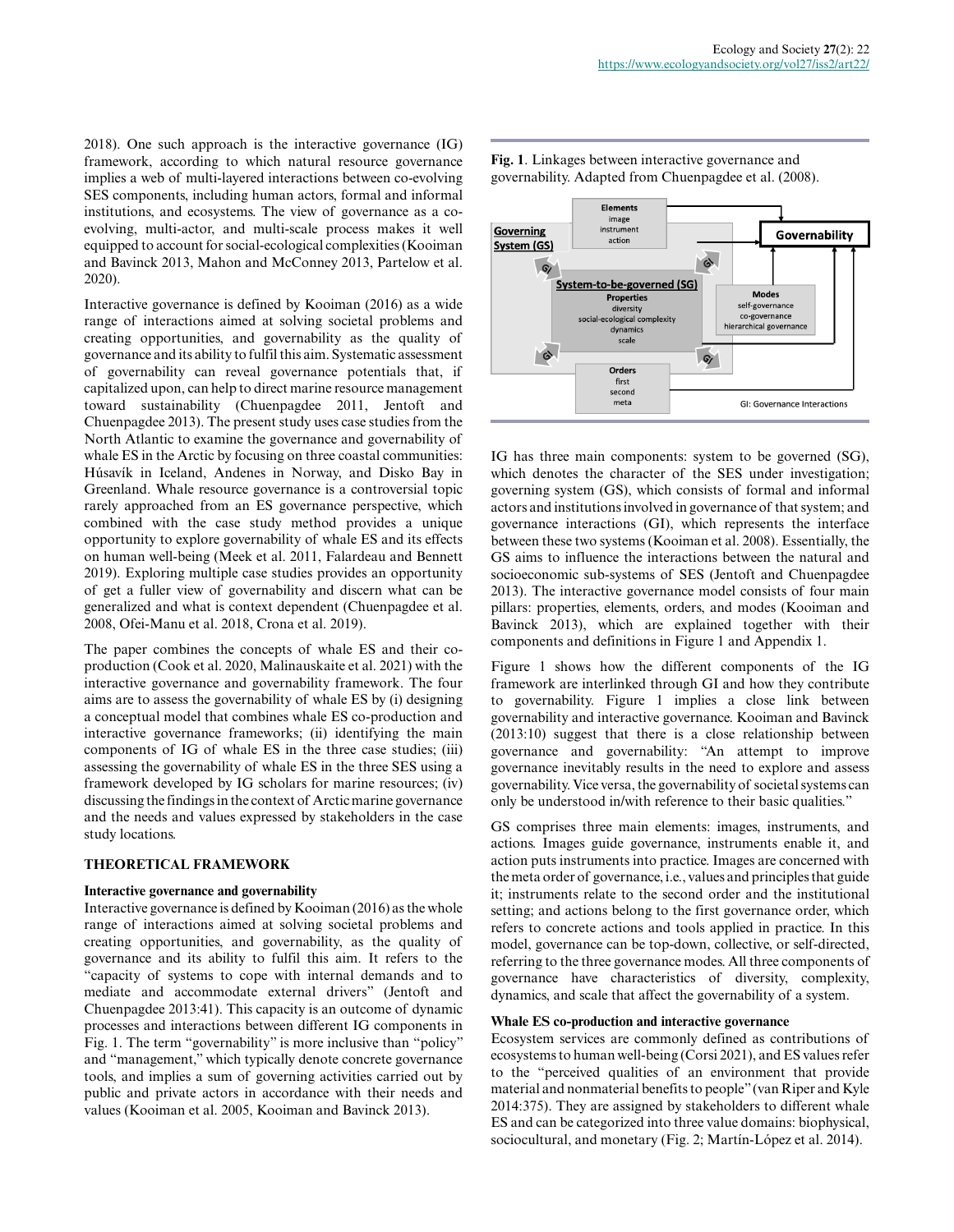

**Fig. 2**. Whale ecosystem services (ES) co-production and interactive governance model. Adapted from Malinauskaite et al. (2021).

According to the Common International Classification of Ecosystem Services (CICES), whale ES can be divided into provisioning, regulating and maintenance, and cultural services (Haines-Young and Potschin-Young 2018, Cook et al. 2020). This ES classification system was chosen for this study because of its embeddedness in the ES cascade model (Haines-Young and Potschin 2010) that provides the basis for the whale ES coproduction and governance model in Figure 2.

Provisioning whale ES include food products and raw materials; regulating and maintenance: enhanced primary productivity, biodiversity, and evolutionary potential, as well as climate regulation (carbon sequestration via whale carcasses); and cultural whale ES include but are not limited to tourism (whale watching), inspiration for arts, sacred, religious and spiritual beliefs, community cohesiveness and cultural identity, education, aesthetics, and existence and bequest values (Roman et al. 2014, Cook et al. 2020, Riisager-Simonsen et al. 2020).

The ES co-production model in Figure 2 stems from the observation that ES formation requires human-nature coproduction (Spangenberg et al. 2014b, Fischer and Eastwood 2016, Bruley et al. 2021). The schema integrates the ES cascade model by Haines-Young and Potschin (2010) and incorporates ES co-producers and users into ES supply. The figure was adapted from the model of Malinauskaite et al. (2021) to include the elements of interactive governance theory. It presents the main whale ES co-production stages and the underlying socialecological processes that enable their existence.

The resulting model illustrates how human actors benefit from whales through ES co-production and how their values feed into the governing system through governance interactions. The coproduced ES in the middle constitute a part of the SG, while coproduction processes are affected by GS, GI, ES values, and stakeholder needs.

# **METHODOLOGY**

We use case study research to assess the governability of whale ES according to interactive governance theory. The case study method was chosen for this purpose because it allows for analysis of how a complex phenomenon plays out in practice (Gerring 2004, Flyvbjerg 2006, Yin 2017). The case study sites described below were chosen because of their proximity to the Arctic Circle, geographical and economic similarities, and presence of whales ES. The community-studies were chosen because a lot of whale ES occur and are governed on a community level, and although national governance is certainly important and has been studied, the IG perspective fits better with a local approach. All three SES examined in this study are located on Arctic and sub-Arctic coasts that support the presence of cetaceans (Malinauskaite et al. 2021). The three coastal communities depend on whale ES for their livelihoods and well-being, and they all face rapid biophysical and socioeconomic changes induced by climate change and globalization (Ford et al. 2015, Cole et al. 2016, Huntington et al. 2019, Stocker et al. 2020).

The case study sites have all experienced a partial shift in economic activities from extractive uses of marine resources to servicebased economic activities, especially tourism, in the years leading up to the COVID-19 pandemic. To assess the governability of whale ES in the case studies according to the interactive governance model, a mixture of methods was used in the sequence in Figure 3: literature review; stakeholder mapping; semistructured interviews and participant and non-participant community-based observations; deductive interview analysis; and assessment of whale ES governability.

First, a review of literature available on whale ES, their values, and management in the case study countries and the whole Arctic was conducted. Academic and grey literature was consulted for this purpose, and a snowball technique was applied to find more sources (Greenhalgh and Peacock 2005, Malinauskaite et al. 2019). Second, the results of literature review helped to identify the key actors in the interactive governance of whale ES in the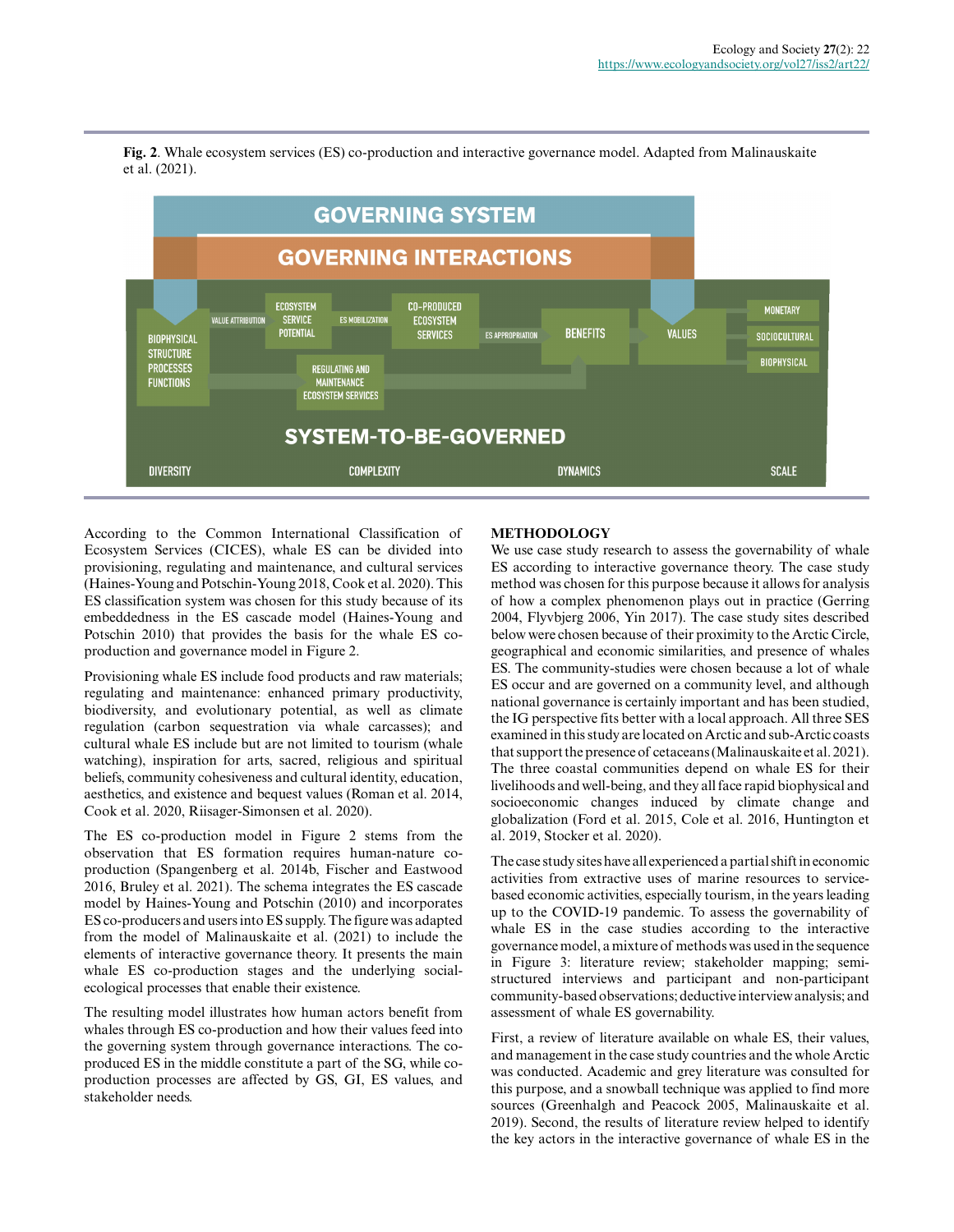**Fig. 3**. The methods used in the whale ecosystem services governability assessment and the corresponding dates.

| <b>Case study selection</b> | Literature<br>review | Stakeholder<br>mapping     | Interviews &<br><b>Observations</b> | Interview<br>analysis      | Governability<br>asessment |
|-----------------------------|----------------------|----------------------------|-------------------------------------|----------------------------|----------------------------|
| Spring 2018                 | Spring 2018          | Summer 2018 -<br>fall 2019 | Summer 2018 -<br>fall 2019          | Fall 2019 -<br>summer 2020 | <b>Fall 2020</b>           |

three case studies. Standard practice guidelines for stakeholder identification and mapping were used (Reed et al. 2009, Durham et al. 2014). The process was iterative and ongoing, and the stakeholder maps (Appendices 1, 2, and 3) were further developed in tandem with the data collection process as interviewees pointed to additional actors who could be interviewed. The resulting stakeholder maps were used to identify potential interviewees with knowledge of whale ES.

Third, semi-structured interviews with a wide range of actors were conducted using best practice guidelines in qualitative research methods (Hennink et al. 2020). The fieldwork for the case study research took place in Húsavík, Iceland, in June 2018 and August 2019, in Andenes, Norway, in September 2018, and in Disko Bay, Greenland, in August–September 2019. Representatives of stakeholder groups that were identified during stakeholder mapping were contacted to get as diverse a sample as possible. Fifty-four interviews with 57 people were conducted between June 2018 and September 2019: 19 interviews with 20 persons in Iceland, 15 interviews with 16 persons in Norway, and 19 interviews with 20 persons in Greenland. The interviewees represented an array of private and public sector institutions, NGOs, and communities identified in stakeholder maps (Appendices 2, 3, and 4).

The interview guide (Appendix 5) was designed to elicit the key ES provided by whales and their values, as well as management practices and needs. Each interview lasted around one hour, the shortest being around 30 minutes, and the longest around 90 minutes. The interviews were mostly conducted in the workplaces of the interviewees, but a few took place at other locations, such as respondents' homes and local cafés. The standard ethical practices in qualitative research, such as ensuring anonymity and offering an opportunity to opt out of questions, were followed (Esterberg 2002, Yin 2017). Community-based observations took place during fieldwork parallel to the interviews. Observations consisted of spending time in the case study communities and observing everyday activities related to whale ES. The observations resemble the ethnographic methods previously used in ES and interactive governance research (Pullin 2013, Song and Chuenpagdee 2013, Maestre-Andrés et al. 2016, Kaltenborn et al. 2017).

The interviews were recorded, transcribed, and coded deductively. As opposed to inductive coding methodologies, in deductive data analysis codes are predetermined in order to examine the key ideas of a theory on which it is based (Hyde 2000, Elo and Kyngäs 2008). This type of explanatory case study analysis is also known as "theory building" as it examines various components of a theoretical argument with the help of a case study (Yin 2017). Coding was initially based on the governability model by Kooiman et al. (2008), but the data suggested adding sub-codes for features of each case study. Qualitative data analysis software MAXQDA was utilized in the analysis, which allowed the

revisiting of codes and segments as the analysis progressed. The coding system is presented in Appendix 6 together with code frequencies.

Finally, the governability of the three case study SES was assessed using criteria from the framework by Chuenpagdee and Jentoft (2013), which are presented in Table 1. The assessment matrix serves as a guide for evaluating the governability of a resource system in accordance with the components of the IG framework. The criteria correspond with the main components of the IG model presented in Table 1. The denotations in brackets mark the effect that an increased score in each criterion has on governability, either enhancing or diminishing:

- **.** the higher the degree of "wickedness" of the problem, the lower the governability and vice versa (opposite directions);
- **.** the higher the intensity of properties (except system boundaries), the lower the governability (opposite directions);
- **.** the better the fit of elements, responsiveness of modes, and performance of orders increase, the higher the governability (same direction);
- **.** high quality of governance interactions has a positive effect on governability (same direction);
- **.** and so does the presence of equitable and enabling power relations (same direction);
- **.** while disabling power relations have an opposite effect (opposite directions).

# **CASE STUDY DESCRIPTIONS**

The town of Húsavík is located in Skjálfandi Bay, northeast Iceland, and has just over 2300 inhabitants (Statistics Iceland 2021). The most typical cetacean species in the bay are humpback (*Megaptera novaeangliae*), minke (*Balaenoptera acutorostrata*), and blue whales (*B. musculus*) as well as harbor porpoises (*Phocoena phocoena*). Their abundance has been attracting visitors since the 1990s, and whale watching has since become the main tourist attraction in the town, drawing more than 100,000 visitors per year (Nicosia and Perini 2016). Following the decline of the local fishing industry, this trend has partly facilitated a shift from a resource- to service-based economy (Benediktsson and Karlsdóttir 2011, Karlsdóttir and Ingólfsdóttir 2011). In 2017, Skjálfandi Bay was declared a whale sanctuary where whaling is not permitted because of its importance as a whale watching area (Government of Iceland 2017).

Andenes in northern Norway is a town with around 2700 inhabitants (Statistics Norway 2019). The main species of whales are sperm (*Physeter macrocephalus*), humpback, minke whales, and orcas (*Orcinus orca*). Whale watching started in the late 1980s and has become an important part of the town's economy and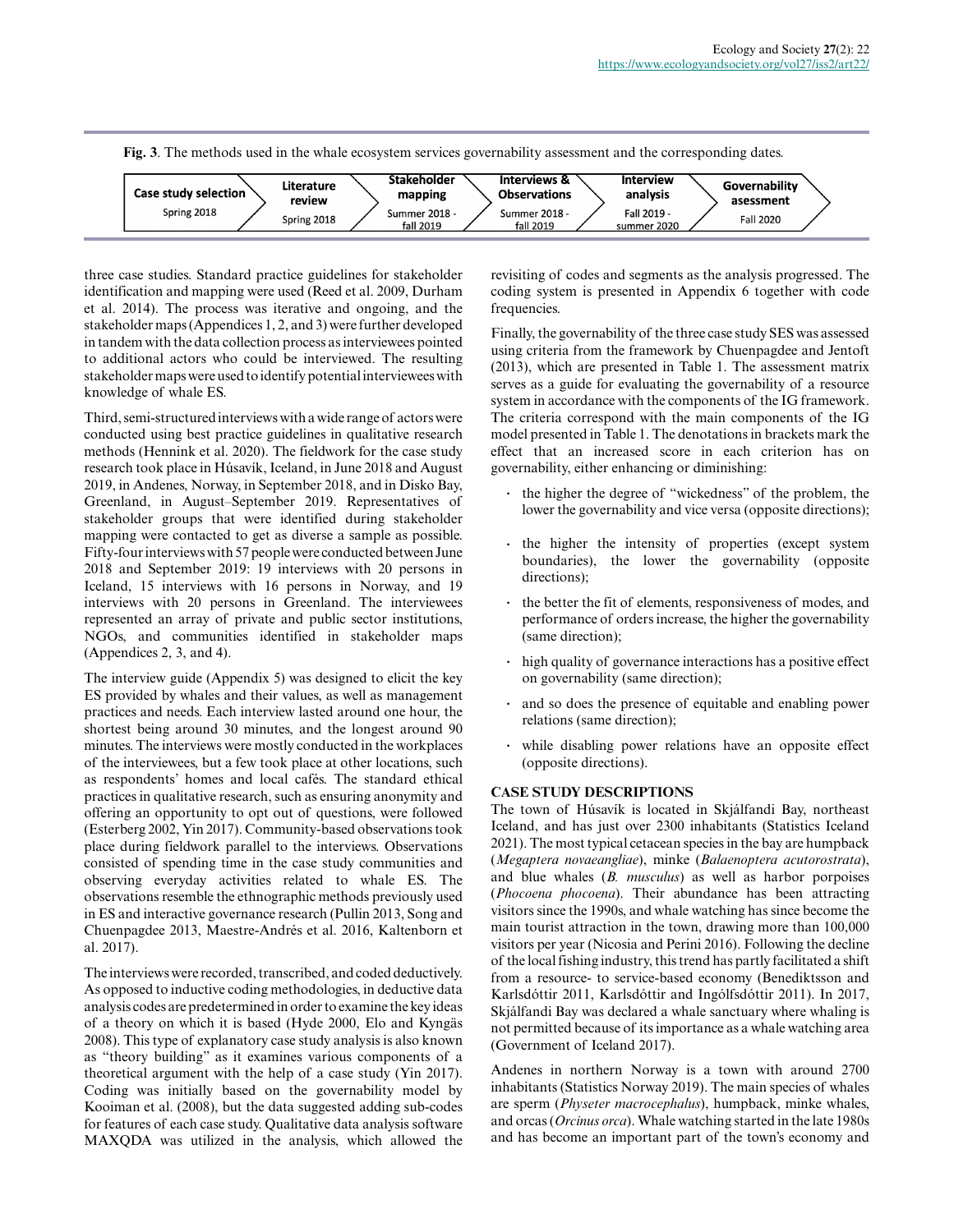| Step           | Governance component                                           | Criteria                                                                                                | Points of focus                                                                                                                                                                                                   |
|----------------|----------------------------------------------------------------|---------------------------------------------------------------------------------------------------------|-------------------------------------------------------------------------------------------------------------------------------------------------------------------------------------------------------------------|
|                | Whale ecosystem services (ES)<br>governance problem definition | Degree of "wickedness" <sup>†</sup><br>of the problem: the extent to which<br>whale ES are "governable" | - What is the main governance problem at hand?<br>- Different perspectives on whale ES governance<br>- Actors involved, their values, principles, interests<br>- The end goal of whale ES governance - reachable? |
| $\overline{c}$ | System-to-be-governed (SG)                                     | Intensity of properties:<br>- Diversity                                                                 | - Levels of biophysical, socio-demographic, and economic                                                                                                                                                          |
|                | Governing system (GS)                                          | - Complexity                                                                                            | diversity of system components<br>- Complexity of systems and interactions                                                                                                                                        |
|                | Governance interactions (GI)                                   | - Dynamics                                                                                              | - Short and long-term biophysical and socio-demographic<br>change                                                                                                                                                 |
|                |                                                                | - Scale                                                                                                 | - Boundaries of natural and social system components and<br>scale in which governance occurs                                                                                                                      |
| 3              | Governing system (GS)                                          | Goodness of fits of elements<br>Responsiveness of modes<br>Performance of orders                        | - Behavior, decisions, mental models, institutional<br>arrangements, implementation<br>- Awareness, learning, sensitivity, conflicts                                                                              |
| 4              | Governance interactions (GI)                                   | Quality of interactions                                                                                 | - Consistency, effectiveness, transparency, justice<br>- Information sharing, co-learning, adaptiveness                                                                                                           |
|                |                                                                | Enabling and restrictive role of power<br>relations                                                     | - Inclusiveness, representativeness, participation                                                                                                                                                                |

**Table 1**. Governability assessment criteria adapted from Chuenpagdee and Jentoft (2013).

<sup>†</sup> A "wicked" problem is one that involves multiple actors with differing worldviews and preferences regarding possible solutions to it, and when it is not clear what the end goal of solving it will be, for example, a problem of achieving sustainability (Rittel and Webber 1973, Chuenpagdee and Jentoft 2013).

the whole Vesterålen region, yet fishing remains the main economic pillar (Cosentino 2016, Bertella 2017). There are plans to initiate a project known as The Whale in Andenes, which is designed to be a major whale-themed museum, science, and culture hub [\(https://www.thewhale.no/en](https://www.thewhale.no/en)). Norway is one of the three nations globally engaging in commercial whaling, together with Iceland and Japan. According to the interview data, minke whaling occurs in waters close to Andenes.

Disko Bay in Greenland is the largest open bay in western Greenland, measuring 150 km north to south and 100 km east to west. The main town, Ilulissat, is the third largest settlement in Greenland with around 4500 inhabitants (Statistics Greenland 2019). The Disko Bay area has become a popular tourist destination in the decade prior to the COVID-19 pandemic, offering various tourist activities, but fishing remains the most important economic activity. The main species of whales in Disko Bay are bowhead (*Balaena mysticetus*), humpback, minke, beluga (*Delphinapterus leucas*), and narwhal (*Monodon monoceros*). Contrary to people in the other case study sites, Greenlanders engage in indigenous whaling, which is important for the food security and cultural identity of the local population (Caulfield 1993, Tejsner 2014, Suydam and George 2021). Figure 4 shows the locations of the three case study sites.

# **RESULTS**

#### **Step 1: problem definition, whale ecosystem services, and their values**

*Focus: different perspectives and the goal of whale ES governance, actors involved, their values, principles, interests*

The goal of governance in the case study SES is to ensure the continuous supply of whale ES and protect the whales and the marine ecosystems of which they are a part while sustaining and possibly increasing human well-being. This goal involves multiple stakeholders whose preferences and values often differ; it also does not have a clear endpoint, which potentially makes sustainable whale ES governance a "wicked" problem (Rittel and Webber 1973, Chuenpagdee and Jentoft 2013).





Stakeholder mapping and interviews revealed multiple interests, values, and views of actors who prioritize different whale ES and tools for their governance. Table 2 presents the main whale ES identified by the interviewees as well as the co-production activities and values associated with them, as demonstrated in Figure 2. The percentages of ES values in the bottom row are based on the respective number of mentions by the interviewees. The most discussed biophysical values were nutrition and food security; monetary values were mostly discussed in relation to whale-related economic activities; and socio-cultural values here refer to non-material and relational values held by actors, e.g., community identity and inspiration for arts.

In Húsavík and Andenes, the ES of recreation and tourism, education, and aesthetics were most often mentioned, whereas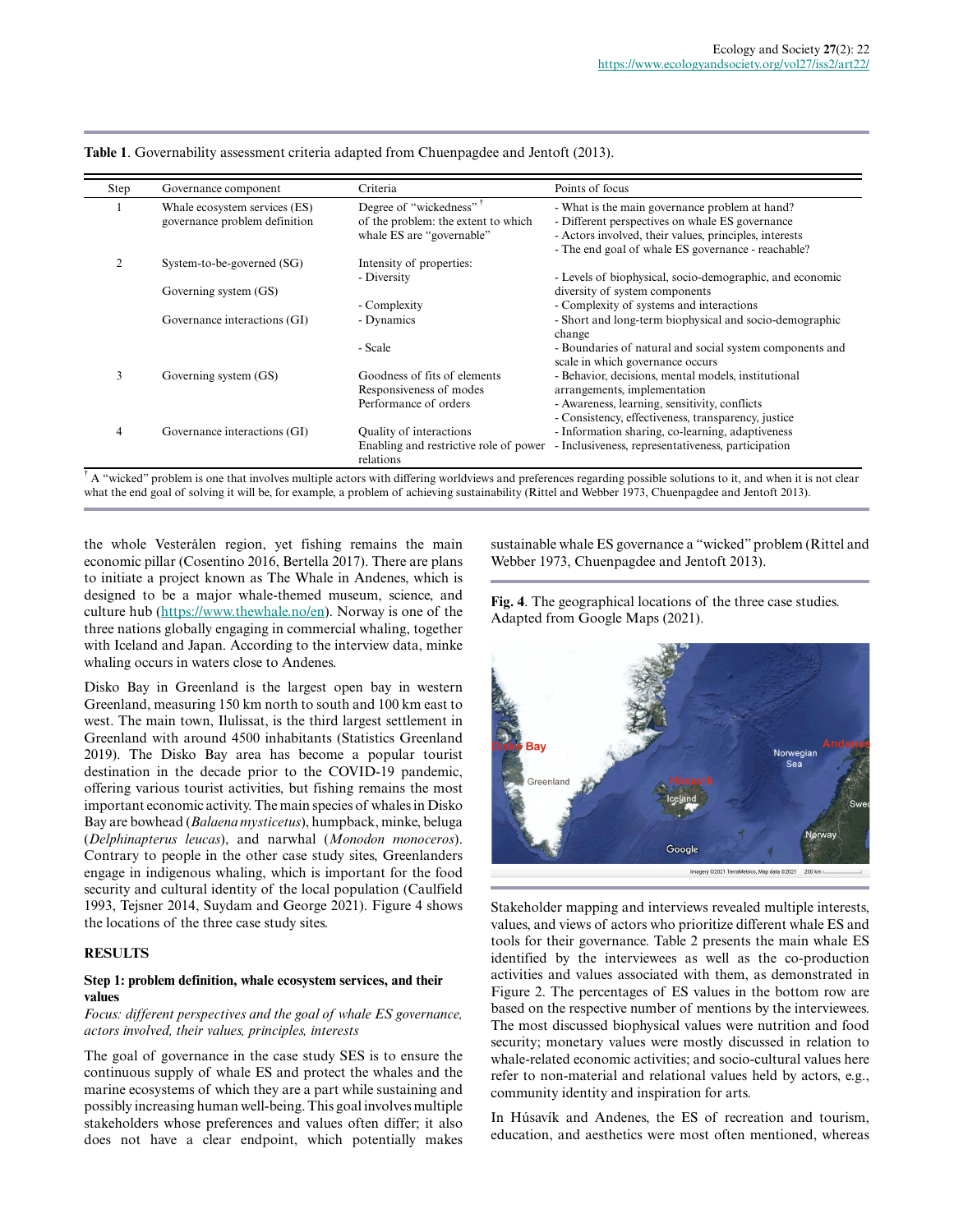|                                       | Húsavík                                              | Andenes                   | Disko Bay                                           |
|---------------------------------------|------------------------------------------------------|---------------------------|-----------------------------------------------------|
| Key whale ES in each community        | Recreation and tourism                               | Recreation and tourism    | Provisioning                                        |
|                                       | Education                                            | Education                 | Recreation and tourism                              |
|                                       | Aesthetics                                           | Aesthetics                | Aesthetics                                          |
|                                       | Ecosystem regulation and<br>Ecosystem regulation and |                           |                                                     |
|                                       | biodiversity enhancement                             | biodiversity enhancement  |                                                     |
|                                       |                                                      | Provisioning              |                                                     |
| Key co-production activities of whale | Whale watching operations                            | Whale watching operations | Hunting activities                                  |
| <b>ES</b>                             | Academic research                                    | Promoting local tourism   | Traditional cultural practices, such as             |
|                                       | Whale museum and school program                      | The Whale museum project  | food and art                                        |
|                                       | Whale-inspired art                                   | Academic research         | Whale watching operations.                          |
|                                       |                                                      |                           | Sharing whale pictures on community<br>social media |
| Main values attached to different     | Monetary $(88.9\%)$                                  | Monetary $(93.3\%)$       | Nutrition and food security (94.7%)                 |
| whale ES                              | Socio-cultural $(55.6\%)$                            | Socio-cultural (80.0%)    | Monetary $(78.9\%)$                                 |
|                                       |                                                      |                           | Socio-cultural (78.9%)                              |

**Table 2**. Whale ecosystem services (ES), co-production activities, and values.

provisioning ES related to hunting were most discussed in Disko Bay. The main ES values in the first two case studies stem from the local economic benefits of whale watching, followed by education, aesthetics, ecosystem regulation, and biodiversity enhancement, and the socio-cultural values associated with them. In Disko Bay, provisioning whale ES are mostly associated with nutritional and economic values, but they often also have a sociocultural dimension, especially in terms of identity: "It's a part of our identity, it's how we see ourselves" (G2).

Note: The letters G, I, and N refer to the case studies countries, in which the interviews were taken: G, Greenland, I, Iceland, N, Norway. All interviewees were numbered randomly for each case study.

Key actors identified during the stakeholder mapping in the case studies include whale watching operators and guides, local authorities, citizens, visitors, scientists, and representatives of fishing, oil, and heavy industries. The Greenlandic case study stands out because here the most-discussed actors were hunters who are also fishermen, because there is no distinction between the two in Greenlandic culture. The problems and needs expressed by actors can be grouped into the categories of regulatory, tourism, research, societal, economic, and environmental (full list of actors, needs, and problems in Appendix 7). Among the regulatory issues, the lack of formal regulations and enforcement mechanisms for non-consumptive uses of marine resources emerged as the most pressing issue. In Húsavík and Andenes, the regulatory issues were discussed mostly in relation to whale watching and marine conservation, whereas in Greenland the weak enforcement of hunting rules, ineffective communication between scientists and hunters, and insufficient whaling quota came forward.

In terms of tourism, high seasonality, mass tourism and its unsustainable practices, lack of local tourism infrastructure, local workforce, and cooperation between actors were the most prominent issues. Lack of baseline research on local whale populations, anthropocentric effects, and research funding were the problems discussed in relation to research. Housing shortages and lack of work opportunities were the most often mentioned social issues in all case studies, whereas loss of traditional knowledge, outmigration of women, and government corruption were specific to Greenland. Uncertainty caused by climate change was the most pressing environmental issue, together with a need for greater protection of local marine ecosystems. The need for more investment in the local economies and more locally residing year-round taxpayers were identified by stakeholders as the most pressing economic issues in the case study communities.

#### **Step 2: assessing intensity of interactive governance properties**

In this section, the properties of the three SES are discussed based on the findings of the interview analysis.

#### *Diversity*

# *Focus: level of biophysical, socio-demographic, and economic diversity of system components*

All three SES present low to medium levels of complexity and diversity when compared with some more biologically and culturally diverse systems with more species and actors nearer the equator. There are typically a few key whale species observed and utilized in the case study locations. Humpback, fin (*Balaenoptera physalus*), minke, killer and pilot whales (*Globicephala melas*) are typical in all case study locations, depending on the season, while blue whales are more often observed in Skjálfandi Bay. Belugas, narwhals, and bowhead whales are found in Disko Bay, and sperm whales near Andenes.

The populations of the three case study communities are relatively homogenous, however, socio-demographic diversity is gradually increasing in Húsavík and Andenes in tandem with the expanding tourism sector. This was less the case in Disko Bay where foreign workers mostly come in the summer months and leave afterward, seemingly without much interaction with the locals. In all three SGs, local actors have diverse interests and a diversity of attitudes toward whales. The latter is true particularly in an intergenerational sense. Relatively low economic diversity was observed in all three communities, with a few main economic activities that stand out: tourism, fishing and hunting, heavy industry, the military, and public sector. In Disko Bay, a high diversity of hunters' livelihood strategies in response to regulations and seasonal availability of resources was observed.

Governing institutions vary from informal interest groups, such as hunters, fishermen, whale watching guides, and researchers, to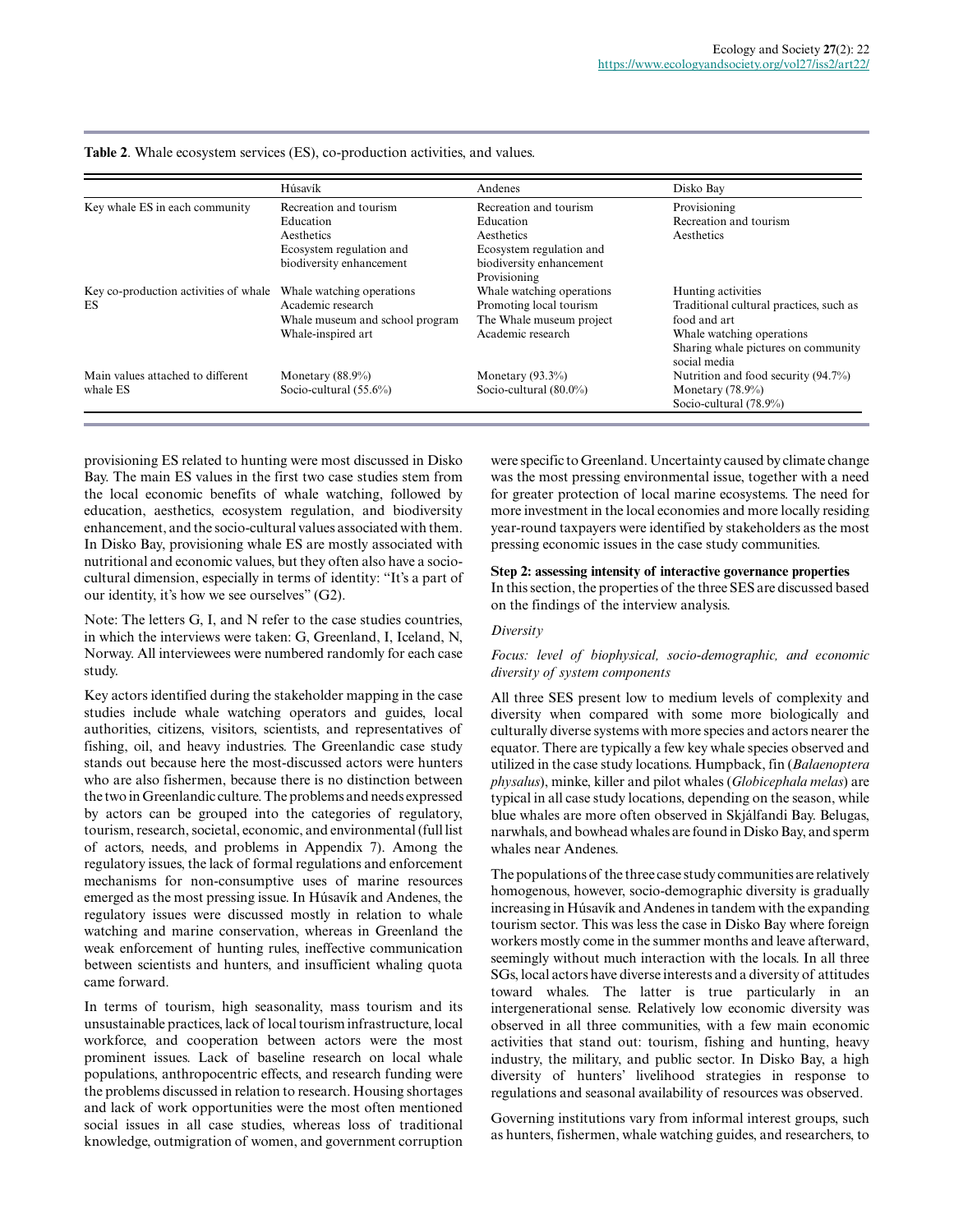representatives of regional tourism and economic development offices, national ministries, municipalities, agencies, and environmental organizations, as well as international organizations focused on whale management. The diverse interactions between them include expressions of power and enforcement, e.g., the International Whaling Commission (IWC) regarding whaling quotas; cooperation, e.g., scientific cooperation between whale watching companies and research institutions; and joint projects between actors, e.g., the Whale School in Húsavík organized by a local museum and schools.

## *Social-ecological complexity*

#### *Focus: complexity of systems and interactions*

High levels of complexity were observed in the case study sites regarding human-nature and governance interactions. The complex ecological ties between whaling, fishing, and fish stocks are under-researched and not agreed upon between actors. Several activities take place in the marine environments of the case study locations, including whale watching, fishing, research, transportation, and shipping. The latter activity was especially pronounced in Húsavík in relation to the silicon plant, Bakki, where interviewees discussed the effects of tourism and heavy industry on whales.

The complexities mentioned in Andenes followed from the coexisting activities in inshore waters, including minke whaling, whale watching, and seismic exploration, and from differentiated effects of human activities on different whale species. High complexity was observed in Disko Bay because of multi-layered interactions between tourism, fishing, hunting, and shipping. Movement of whales along the coast of Greenland impedes the differentiation of whale populations and the assessment of impacts of human activities. Complex social issues related to the outmigration of women, gradual loss of traditions, and difficulties of matching the labor demand and supply were also discussed in Disko Bay.

The threats posed to whale populations by accumulative anthropogenic effects, such as climate change, bycatch, and pollution, were present in all case studies. The fast rate of biophysical change in the ocean causes sudden whale species shifts. The need for systematic research on accumulative anthropogenic effects and for baseline research on whale species was identified: "You need baseline data, you need to know what's there, how many they are, what's the trend of the populations, what do they eat and what's important to protect and preserve these species" (N6).

#### *Dynamics*

# *Focus: short- and long-term biophysical and socio-demographic change*

The level of SES change is high in all three locations, as is common in Arctic localities because of increased accessibility resulting from climate change and globalization. All three case study locations experienced rapid increases in visitor numbers in the last few decades prior to the COVID-19 pandemic. At the same time, local marine ecosystems are affected by changing whale migration patterns because of changing availability of prey and extent of sea ice: "All living resources are moving up, north, slowly moving. We are now forced to sail further up north to hunt, also because the ice in winter becomes thinner." (G20)

In both Norway and Iceland, diminishing importance of whale meat as a source of nutrition was mentioned as well as changing public attitudes toward whales, partially due to the rapidly growing whale watching sector. In Húsavík, rapid changes in the economy and community identity were discussed as a result of the shift from a resource- to service-based economy. This change is also related to the increase in research activities in the town's university center and influx of foreign workers. In Andenes, socioeconomic change was discussed mostly in relation to the closure of the local military base and increase in tourism.

In Disko Bay, social-ecological dynamics related to reduced whaling quotas, changes in formal hunting rules, and resultant reduction in availability of whale meat locally. Hunters also discussed the erosion of customary rules among the new generation of hunters, changing hunting methods, local effects of climate change, e.g., reduction in winter sea ice, and the shift from hunting to fishing in recent decades. Rapid change in the Greenlandic society in terms of lifestyle, culture, and economic opportunities indicates a high rate of social dynamics.

## *Scale*

## *Focus: boundaries of natural and social system components and scale of governance*

The focus on highly migratory cetaceans puts the study in a global context, and their longevity means that whale ES governance unfolds over large geographical and temporal scales. For instance, the whaling restrictions introduced by the IWC's 1986 moratorium on whaling started to bring results decades later, e. g., through visible increases in humpback whale populations in the North Atlantic. However, actors tend to use short-term timescales to reach their immediate goals, and local institutions dealing with localized effects of global changes often have little power to influence long-term governance, which creates a scale mismatch.

The governance of whaling is determined largely on a global scale but plays out on national and local scales, which is especially evident in Disko Bay. International bodies have a lot of decisionmaking power, while indigenous whalers do not always feel that global governance reflects their needs, values, and interests: "IWC is a very powerful organization, and they tell us how many different kinds of whales we should shoot per year" (G16).

A similar sentiment was expressed about the climate change policy: "Greenlandic people talk about the climatic change: we can see it, we can feel it, we can mark it, but it's a big policy in the world" (G16).

Even though, generally, the jurisdictions of governing institutions tend to be relatively well defined, the boundaries of SGs in the case of whale ES are less clear because of their migratory nature and the multitude of interests of actors involved. For instance, whale sanctuaries and codes of conduct in whale watching are successful in protecting whales to some extent in certain locations but have little effect on what happens outside of them. Another mismatch of scale occurs when the effects of global policies result in increased numbers of whales and decreased availability of food resources: "We can eat much more meat and mattak from the whales you find on Greenland's coast. It's a problem for the Greenlandic people that we must not shoot the whales in our coast. It's a big problem" (G16).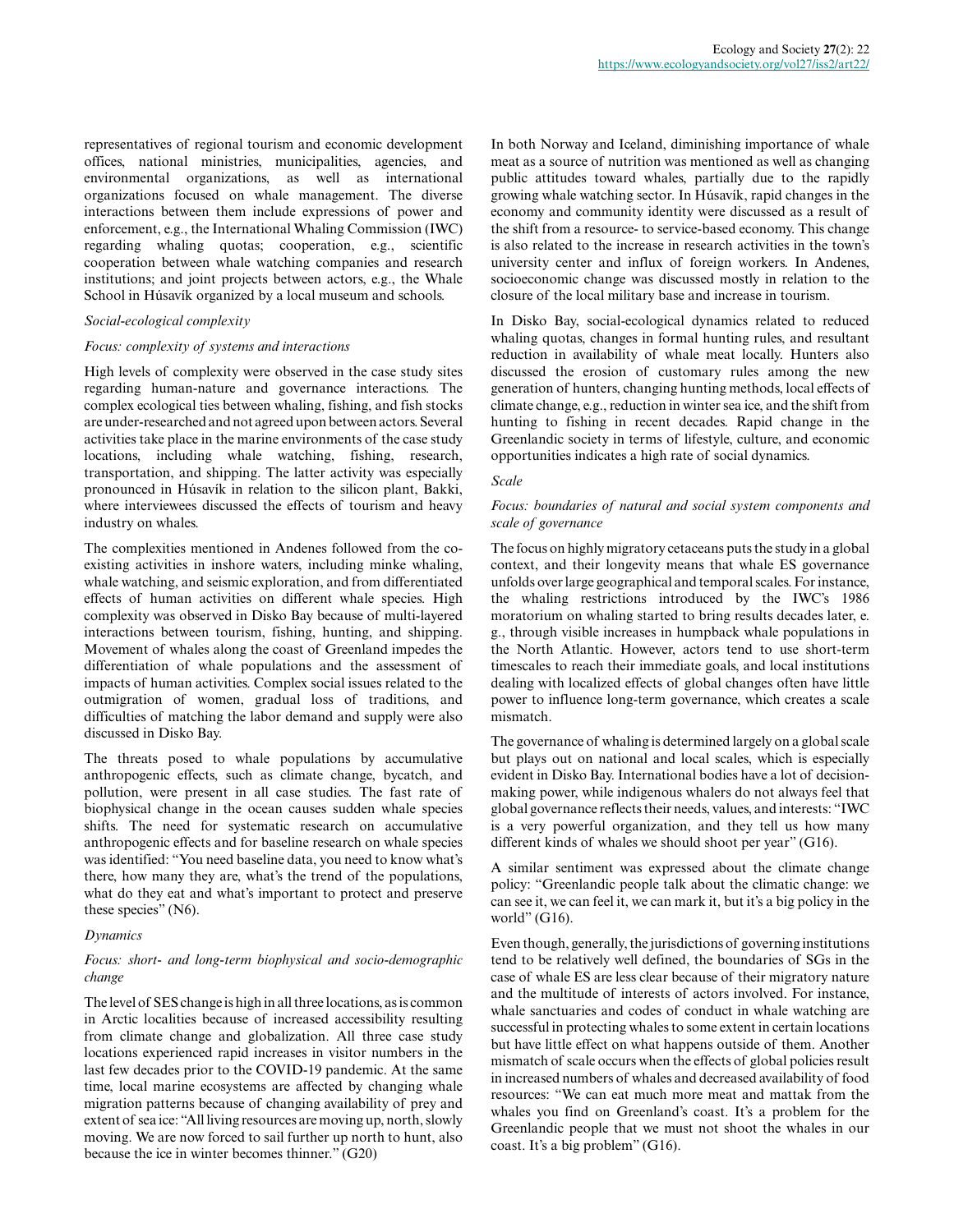## **Step 3: assessing governing systems**

*Governing institutions*

The local formal governing institutions in the case study SES include local municipalities, local and regional tourism offices, harbor authorities, and local economic development agencies. National formal institutions include ministries governing marine resources, industries and tourism development, marine-focused research institutes, transport authorities, whale watching operators' associations in Iceland and Norway, and fishermen and hunters' association in Greenland. Among the informal local governing actor groups, whale watching companies, the fishing industry and fishermen groups, hospitality sector, local business and citizen groups, researchers, whale watching guides and investors were the most prominent. In terms of national-level informal governing institutions, the media, political parties, environmental non-governmental organizations (ENGOs), and fishing, whaling, and tourism industries were the most discussed pressure groups affecting the governance of whale ES. The full list of local and national governing institutions in each case study can be found in Appendix 8.

The international organizations that affect whale ES governance in all case study sites include the IWC that provides recommendations for whale species monitoring and setting whaling quotas and methods; and the North Atlantic Marine Mammal Commission (NAMMCO), created by the North Atlantic whaling nations (Iceland, Norway, Faroe Islands, and Greenland), that uses soft governance tools to influence research and sustainable use of marine mammal resources. The Artic Council acts as a platform for international dialogue on the issues related to the region, including biodiversity and marine resource governance, while the European Union (EU) and European Economic Area (EEA) are involved in environmental and trade agreements related to whale ES. The United Nations Convention on the Law of the Sea (UNCLOS) influences the legal framework, according to which marine-based activities are governed. International ENGOs, such as Greenpeace, Sea Shepherd, and the International Fund for Animal Welfare (IFAW), advocate for humane treatment of whales, most notably by banning whaling.

#### *Governance elements*

Table 3 lists the main elements of the three governing systems, vision, instruments, and actions, based on the interviews. In the following sub-chapters, goodness of fit of elements, responsiveness of modes, and performance or orders are assessed using examples from the case studies. The instruments in the table are split into formal and informal, and marked in the brackets as originating from state, market, and civil society, and education institutions.

#### *Goodness of fit of elements*

## *Criteria: appropriateness of governing elements in moving toward governance vision*

## *Focus: behavior, decisions, mental models, institutional arrangements, implementation*

The governance vision elements common to all three SES included protecting the local resources, at the same time as expanding the tourism sector and making it more sustainable, developing local infrastructure, and diversifying local economies (Table 3).

Protection of whale resources was a part of the governance vision in all three case studies: "the main concern here is: don't disturb the narwhals, don't disturb the belugas... don't disturb our food resource" (G1).

The education and involvement of the public was also emphasized: "the public should take care of this in an active way and manage the use of marine natural resources in a sustainable way" (19).

In Disko Bay and Andenes, a vision of small-scale and high-end tourism was pronounced. However, in the latter this vision was supported by a regional tourism development strategy, whereas this was not the case in the former. Infrastructure development was ongoing in all case study locations but was described as slow. The governance objective of protecting whale resources and sustainable tourism is partially reflected in the existing instruments, especially whaling quotas and monitoring of whale populations, but there are very few binding regulations regarding non-consumptive whale ES.

Some of the governance actions, such as cooperation between actors, knowledge sharing, and voluntary improvements in whale watching methods, aim to bridge the gap between governance vision and reality, but the observed fit of elements does not suggest high governability in any of the case studies. The flexibility objective, however, was fulfilled to a large extent as actors often have space to maneuvre in the absence of formal regulations. Adaptability and willingness to stay flexible in pursuit of the governance vision was an aspect of the governance vision common to the three case studies.

The identified lack of baseline research on whale populations makes the vision of science-based governance somewhat unrealistic. However, actor cooperation was present in all case study locations to achieve governance goals, which indicates an ability of actors to self-organize in pursuit of common goals. This was less true in Disko Bay where hunting rules are mostly decided outside of the communities and the tourism sector is more fragmented than in the other two case studies.

#### *Responsiveness of modes*

*Criteria: effectiveness of governance modes and ability to respond to challenges*

## *Focus: awareness, learning, sensitivity, conflicts*

All three governance modes are present in the case studies, albeit to differing degrees. Self- and co-governance prevails in tourism, while hierarchical governance is dominant in whaling, fishing, heavy industry, and infrastructure development. The ability of these governance modes to respond to governance challenges varies between the cases. The most discussed governance challenges in Húsavík were related to the rapid and unregulated expansion of the tourism sector. These challenges were predominantly addressed via self-governance, notably through the code of conduct in whale watching. Despite the calls for stricter, binding rules in whale watching and the push for a local MPA, hierarchical governance was not the preferred governance mode by the local actors who mobilize to self- and co-govern. The harbor is managed by the local municipality that is subjected to pressures from local interest groups, which makes hierarchical governance difficult.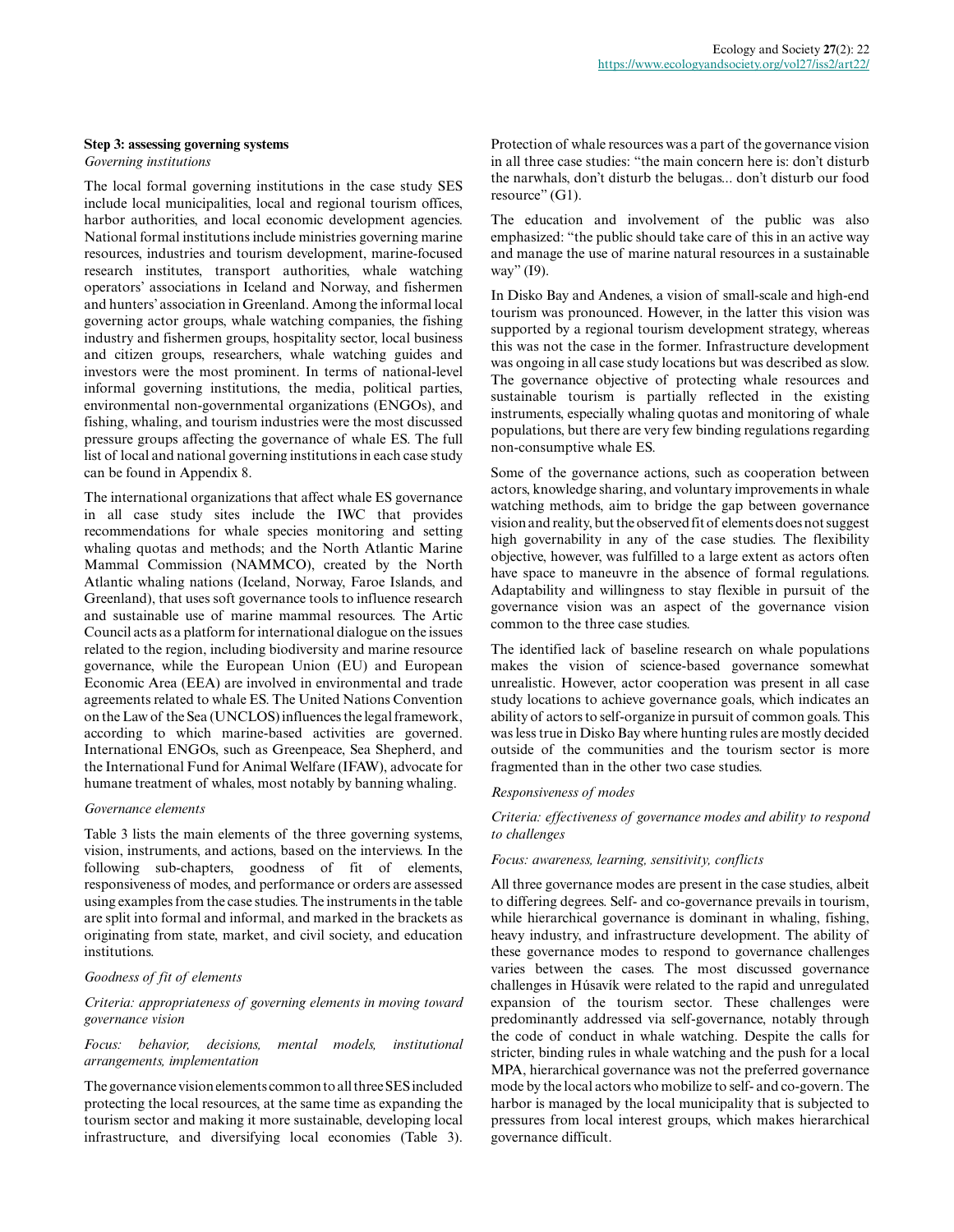|                        | Húsavík                              | Andenes                                | Disko Bay                                          |  |
|------------------------|--------------------------------------|----------------------------------------|----------------------------------------------------|--|
| Governance vision      | "what"                               | "what"                                 | "what"                                             |  |
| (meta order)           | Sustainable tourism sector           | Small scale sustainable tourism        | Protecting the local resources                     |  |
|                        | Protection of local resources        | Protection of local resources          | Respecting hunting traditions                      |  |
|                        | Increased public awareness of local  | Coordinated regional development       | Coordinated regional sustainable                   |  |
|                        | ecosystems and whale ES              | Four local economy pillars: fisheries, | tourism development                                |  |
|                        | Diverse local economy                | tourism, technology, and "good life"   | Diverse local economy                              |  |
|                        | Young, vibrant, and diverse          | Increased public awareness of the      |                                                    |  |
|                        | community                            | local marine ecosystem                 | "how"                                              |  |
|                        |                                      | Young and vibrant community            | Fewer hunting restrictions                         |  |
|                        | "how"                                |                                        | Environmental stewardship                          |  |
|                        | Science-based governance             | "how"                                  | Science-based governance                           |  |
|                        | Participatory co-governance          | Flexible, adaptive, and research-based | Holistic, inclusive, and cooperative               |  |
|                        | Adaptive governance                  | governance                             | local governance                                   |  |
|                        |                                      | Local citizen-led innovation           | Inclusion of traditional ecological                |  |
|                        |                                      |                                        | knowledge (TEK) in governance                      |  |
| Governance instruments | Formal (state)                       | Formal (state)                         | Formal (state)                                     |  |
| (second order)         | Whale sanctuary                      | Holistic local and regional economic   | Whale watching rules set by the                    |  |
|                        | Whaling quotas                       | development strategy                   | municipality                                       |  |
|                        | Harbor fees                          | Whaling quotas                         | Whaling quotas                                     |  |
|                        | Monitoring of whale populations      |                                        | Hunting licences for free-time and                 |  |
|                        |                                      | Informal                               | full-time hunters                                  |  |
|                        | Informal                             | Code of conduct in whale watching      | Monitoring of whale populations                    |  |
|                        | Code of conduct in whale watching    | (market)                               | Tax duty for tour operators                        |  |
|                        | (market)                             | Educational campaigns (civil society   |                                                    |  |
|                        | Educational campaigns (civil society | and educational institutions)          | Informal (civil society and                        |  |
|                        | and educational institutions)        |                                        | educational institutions)                          |  |
|                        |                                      |                                        | Customary hunting rules                            |  |
|                        |                                      |                                        | Joint participatory research                       |  |
| Governance actions     | Local actor-driven                   | Local actor-driven                     | Local actor-driven                                 |  |
| (first order)          | Actor cooperation                    | Actor cooperation                      | Actor cooperation                                  |  |
|                        | Knowledge sharing, e.g., through     | Knowledge sharing internationally      | Adapting to change by diversification              |  |
|                        | <b>Whale Congress</b>                | Making tourism sector more             | of hunting and tourism activities                  |  |
|                        | Advocacy for a marine protected area | sustainable, reducing scale and        |                                                    |  |
|                        | (MPA)                                | diversifying its products              | Partially externally driven<br>Scientific research |  |
|                        | Making tourism operations more       | Developing The Whale project           |                                                    |  |
|                        | sustainable and diversifying its     | Attracting investment                  | Improving and limiting whaling<br>methods          |  |
|                        | products                             | Partially externally driven            | Infrastructure development                         |  |
|                        | Partially externally driven          | Scientific research                    | Freeing whales caught up in fishing                |  |
|                        | Scientific research                  | Infrastructure development             |                                                    |  |
|                        | Infrastructure and industrial        |                                        | gear                                               |  |
|                        | development                          |                                        |                                                    |  |
|                        |                                      |                                        |                                                    |  |

**Table 3**. The main governance elements of the three governing systems.

The most pressing governance challenges in Andenes were related to uncertainty caused by climate change and the lack of baseline research on its effects on the local marine ecosystem, the absence of binding whale watching rules, and limited cooperation in the local tourism sector. The dominant governance mode in which these challenges were addressed was self-governance in the whale watching sector and increasing co-governance in the tourism sector, for which a strategy was being developed by the local government in cooperation with concerned actors. The research on local whale populations, however, remains sporadic and done by individual researchers that secure their own funding. In this area, self-governance has not been so effective in filling this governance gap.

The main whale ES governance challenges observed in Disko Bay relate to climate change, lack of infrastructure, limited involvement of locals in the tourism sector, and uneven distribution of tourism, both seasonally and geographically. Selfgovernance was the prevailing mode when addressing the

challenges in tourism, while all three modes were present in the co-production of provisioning ES through hunting activities governed by international bodies, state, and local actors. Development of a regional tourism strategy and inclusion of locals would necessitate increased co-governance, while hierarchical governance is required to address infrastructure needs. The top-down approach to hunting rules is not acceptable to all actors, some of whom advocate for more co-governance initiatives through joint projects, such as PISUNA ([http://www.](http://www.pisuna.org/uk_project.html) [pisuna.org/uk\\_project.html](http://www.pisuna.org/uk_project.html)).

#### *Performance of orders*

# *Criteria: capacity of governing orders to function, operate, and lead to desirable outcomes*

*Focus: consistency, effectiveness, transparency, justice*

From the three governance orders—meta, second, and first—the latter is the most prominent in the GSs studied. The actors in all three case study locations manage whale ES through day-to-day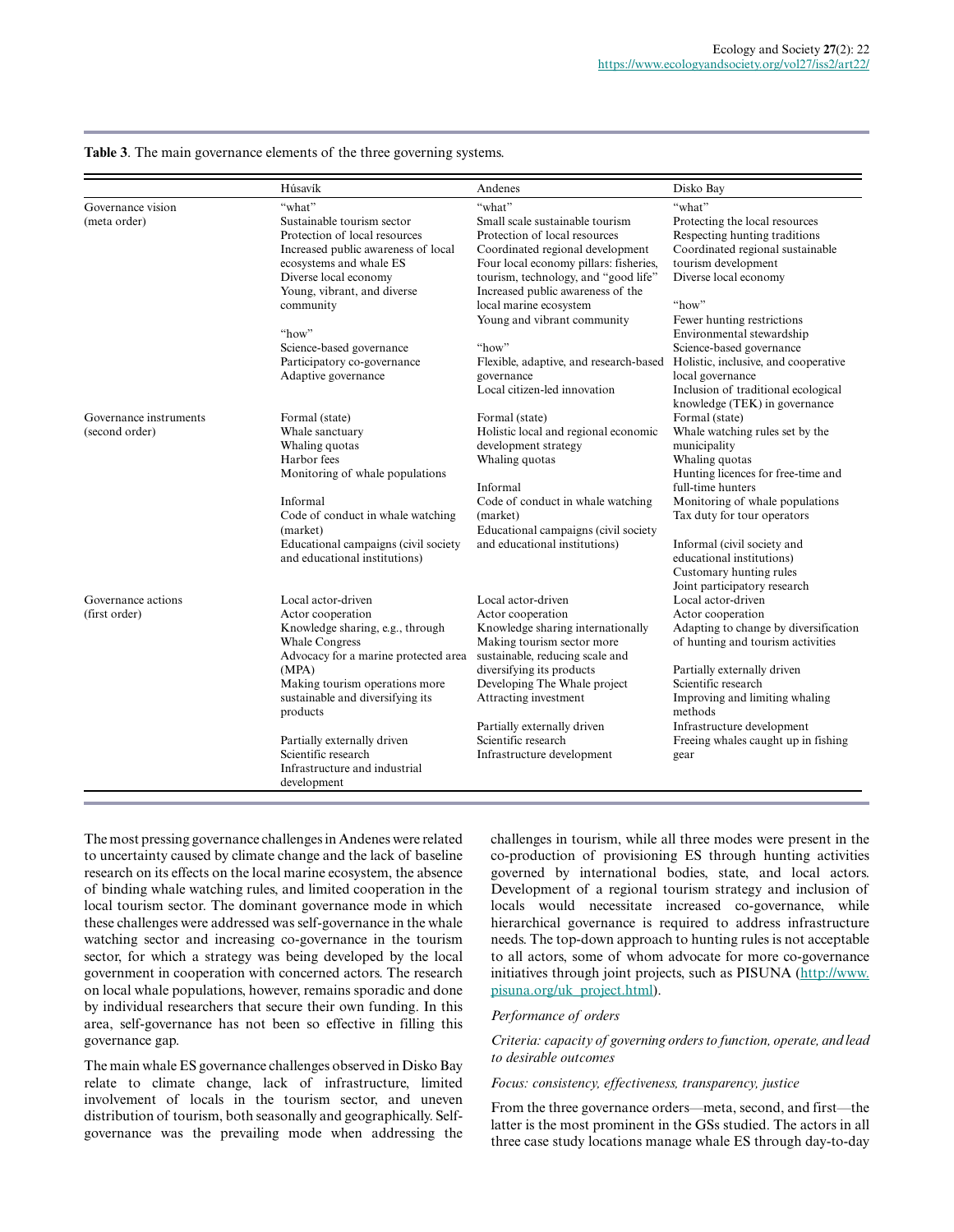activities, which in the absence of a coherent governance framework that could ensure continuous supply of whale ES, was the dominant form of governance. The only comprehensive form of meta-governance regarding whale ES was related to whaling and populations monitoring, which are steered hierarchically on the global, regional, and national levels. An important regional actor in this regard is NAMMCO, which in the respondents' view was more responsive to local needs than, for instance, the IWC. The emphasis on sustainable uses of the ocean, science-based advice, and improvement of hunting methods to reduce animal suffering largely coincide with the local governance vison.

However, in terms of rules and regulations, NAMMCO is only an advisory body as national governments make their own rules regarding whale ES in accordance with the requirements by the IWC. The non-consumptive uses of whale resources, such as tourism, remain largely unregulated, which indicates a gap in the second order of governance. In terms of governance tools aimed at whale conservation, there are two whale sanctuaries in Iceland and two beluga sanctuaries in Iceland and Norway that both provide habitat for beluga whales previously kept in captivity. All three case study countries have marine research institutes that receive government funding for research activities focused on whales that can be used to guide policy. Additionally, various home and foreign research institutions with national and external funding engage in research in the case study locations, yet the link between these activities and governance tools seems to be limited.

In terms of whale ES values, monetary values sourced from whale watching prevailed in Húsavík and Andenes, together with cultural values related to community identity and education, while biophysical (nutritional) and cultural values were prominent in Disko Bay. These values are at least partly reflected in the decision of the Icelandic state to declare Skjálfandi Bay a whale sanctuary. Differing priorities of the institutions responsible for marine governance, especially fishing and tourism sectors, are reflected in the clash between the worldviews of fishermen and whale watching operators in Iceland and Greenland. An apparent clash was observed between the globally dominant and local worldviews related to whale ES in Greenland, where some of the whale resource users argued that their values and knowledge are overlooked in the second order of governance.

## **Step 4: assessing governance interactions and conflicts**

*Criteria: existing forms and qualities of the governance interactions, including representativeness, effectiveness of communication and level of information flow*

## *Focus: information sharing, co-learning, adaptiveness, inclusiveness, participation, conflicts*

The interviews reveal that much of whale ES governance happens through informal interactions between whale watching operators, researchers, hunters' groups, and community members. Because of the inability of the current institutional framework to fully address their needs, actors self-govern, and many of these interactions remain unrecorded and unrepresented in formal institutions. For instance, this is true for certain hunting and whale watching activities where hunters and captains cooperate to protect local marine ecosystems. Disko Bay stands out in this regard because of the presence of indigenous whaling: government-set and customary rules operate simultaneously.

Technological advances and recommendations by NAMMCO and IWC have resulted in improvements to hunting methods, and joint participatory research projects, such as PISUNA (Cuyler et al. 2020), and contribute to bringing about a more inclusive approach to species monitoring.

The most common governance interactions occur among whale watching companies at sea, research activities and communication of their results to actors and the public, and adaptation to social-ecological change by altering whale ES coproduction processes, e.g., by diversification of tourism, hunting, and regional development planning. The information flow is generally effective between local actors participating in governance interactions, apart from Andenes where the two main whale watching companies were in conflict. Communication is somewhat less efficient between scales: there is some mismatch between national and local governance priorities, and this link is even more severed between local and global scales.

Several issues related to power relations were revealed in governance interactions in Húsavík, such as historical privilege of the fisheries' sector in Icelandic marine policy, regional inequalities resulting from consolidation of individual fishing quota in the 1990s, and the lack of integration of foreign workers into the local community. The inequalities typical of the Greenlandic context include an uneven whaling quota distribution based on political power within the country, the fact that tourism is mostly run by foreigners, and that whale meat is often unaffordable for the poorer sections of the society. On a large scale, the lack of political power globally regarding the use of local natural resources and historical whale overharvesting by foreign parties were the most discussed inequalities in Disko Bay.

In terms of gender issues, male dominance in whale ES coproduction and the identity struggle of non-educated men as hunting loses its importance were discussed in Greenland, and the fact that female whale researchers were not always taken seriously in Iceland:

*There were mainly middle-aged white men there, and they [female researchers] asked questions like "Aren't you concerned about the whales?", and they were actually laughed at during the meeting, because it's not important... Because you're emotional and you're a woman and you're not... wearing a tie* (I10).

The conflicts and trade-offs between actors' activities and needs are listed in Table 4. The most often mentioned trade-offs were related to possible negative effects of whale watching on whales. Other conflicts include rivalry between actors for harbor space, negative effects of heavy industry, oil exploration, and military training on marine ecosystems, conflicts between the whale watching operators about resources and whale watching methods, and the negative effects of mass tourism on the environment and local quality of life, especially regarding cruise ship tourism.

Conflicts arise in Disko Bay between full-time and part-time hunters over whaling quotas and between old and young hunters over hunting customs, while climate change impacts and tightening hunting regulations make it increasingly difficult for hunters to make a living. Increasing numbers of whales in Disko Bay result in more frequent whale-boat collisions and more whales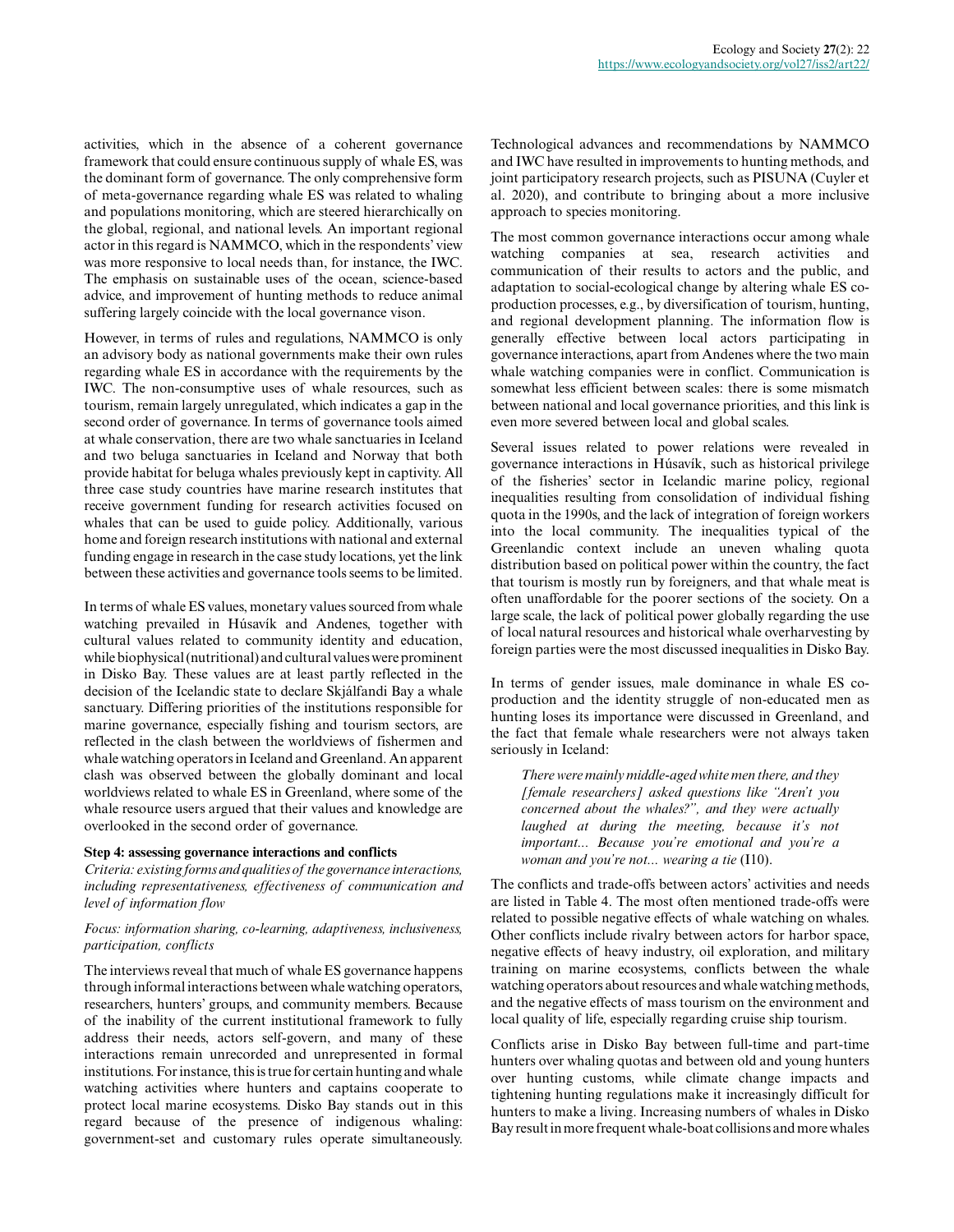**Table 4**. The most pronounced conflicts and trade-offs between stakeholders' needs and activities. ES, ecosystem services.

|                          | Húsavík                                                                                                                                                                                                                           | Andenes                                                                                                                                                    | Disko Bay                                                                                                                                                                    |
|--------------------------|-----------------------------------------------------------------------------------------------------------------------------------------------------------------------------------------------------------------------------------|------------------------------------------------------------------------------------------------------------------------------------------------------------|------------------------------------------------------------------------------------------------------------------------------------------------------------------------------|
| Conflicts and trade-offs | Tourism: some whale watching<br>companies reluctant to pay local tax;<br>locals getting tired of large numbers<br>of tourists; housing crisis caused by<br>expansion of tourism; some whale<br>watching captain conflicts at sea; | Tourism: the conflict between the two<br>local whale watching companies;<br>disagreements between actors about<br>the code of conduct in whale<br>watching | Hunting: disagreement between<br>hunters and government on quotas;<br>distrust between hunters and<br>scientists; conflicts among hunters<br>over customs and quotas         |
|                          | competition for harbor space;<br>fishermen feel pushed out of the<br>harbor and local economy by whale<br>watching                                                                                                                | Whale ES trade-offs: whale watching<br>vs. whaling debate in Norway;<br>inappropriate whale watching/<br>snorkelling can harm whales                       | Tourism: competition for harbor<br>space in Ilulissat; foreign tourism<br>companies perceived as not giving<br>enough back to community; local<br>opposition to mass tourism |
|                          | Whale ES trade-offs: whaling and<br>whale watching debate in Iceland;<br>negative effects of whale watching<br>and marine traffic on whales                                                                                       | Whales vs. fishers: whales eating<br>halibut off fishing lines; overfishing<br>can cause outmigration of whales<br>Industry: negative effects of marine    | Whales vs. fishers: trade-off between<br>increased number of whales and<br>fishing; whale-small boat collisions                                                              |
|                          | Industry: disagreement between locals<br>about industrial development                                                                                                                                                             | traffic, military manoeuvres, seismic<br>surveys on whales                                                                                                 | Local vs. foreign actors: international<br>opposition to whaling affects local<br>livelihoods; grievances over historical<br>overharvesting by foreign parties               |

being trapped in fishing gear, inevitably damaging it, and often dying. Local fishermen have been seen shooting at humpback whales that compete with them for polar cod used as bait for halibut. This is seen by some actors as damaging to local tourism. There are disagreements between hunters and the government about whaling quotas and distrust between local resource users and scientists about species' monitoring: "it must be possible to have more commitment or more understanding and more collaboration between the hunters and the government, because traditional knowledge is also very important" (G4).

Hostility was also expressed toward some environmental organizations: "If we think about our culture, Sea Shepherd, Greenpeace - they are the most respect-less people in the world, because no one can be vegetarian here" (G3).

#### **DISCUSSION**

#### **Overall significance of the governability assessment**

Governability assessment is a helpful exercise for thinking about multifaceted natural resource governance in a holistic way. The in-depth exploration of whale ES governance and governability, based on a rich dataset in this study, provides a more focused analysis than some of the previous studies of entire resource systems, such as fisheries (Kooiman and Bavinck 2005, Bavinck and Kooiman 2013, Jentoft and Chuenpagdee 2015) and forests (Derkyi 2012, Derkyi et al. 2013). Application of the IG framework in this study allowed for a holistic analysis of socialecological interactions and assessment of whale ES governability that would not have been possible using a less comprehensive framework. This type of analysis tends to become extensive but brings forth important governance networks and interactions (Mahon and McConney 2013). Even though whale ES constitute a small part of marine resources in the case study sites, the assessment reveals social-ecological interplay relevant to marine resource governance that can be addressed through carefully designed governance tools. For instance, low responsiveness of governance modes could be addressed by facilitating better links

between actors at different governance levels. Similarly, if selfgovernance is insufficient for ensuring the sustainability of a resource, legally binding regulations could be considered.

The different stages of whale ES co-production activities discussed in the study involve numerous and multifaceted governance interactions, perspectives, and challenges. For instance, the value attribution stage of co-production (Fig. 2) depends to a large extent on the context: what is seen as an opportunity for tourism development in one location may be perceived as a food resource in another context, and as both in yet another. Moreover, whale ES present a unique and difficultto-predict part of Arctic marine ecosystems because of their migratory nature and the uncertain yet pronounced effects of climate change (Tulloch et al. 2019, Worden et al. 2020). Most of the co-production activities discussed in the study are being altered by the biophysical, socio-cultural, and economic changes related to whale ES, the latter two of which are driven by globalization, especially in terms of the growing tourism sector.

It is evident that the case study communities are changing rapidly, becoming more globally oriented and accessible to visitors, foreign workers, and researchers. This, in turn, reduces governability of whale ES as the GS and SG become more diverse. It could also be argued that the demand for whale ES is altered as information about whale ES in different Arctic locations becomes more dispersed globally, providing human well-being benefits remotely, e.g., in terms of existence, educational and inspirational values (Roman et al. 2014, Cook et al. 2020, Malinauskaite et al. 2021), and regulating and maintenance ES (Chami et al. 2019).

Constant ocean dynamics reduce the governability of whale ES and imply that marine governance needs to be reflexive and adaptive (Koenigstein et al. 2016, Meyer-Gutbrod and Greene 2018, Richards et al. 2021). The stakeholder perspectives explored in the paper reveal the importance of considering local contexts in ES co-production and governance scale interplay, such as in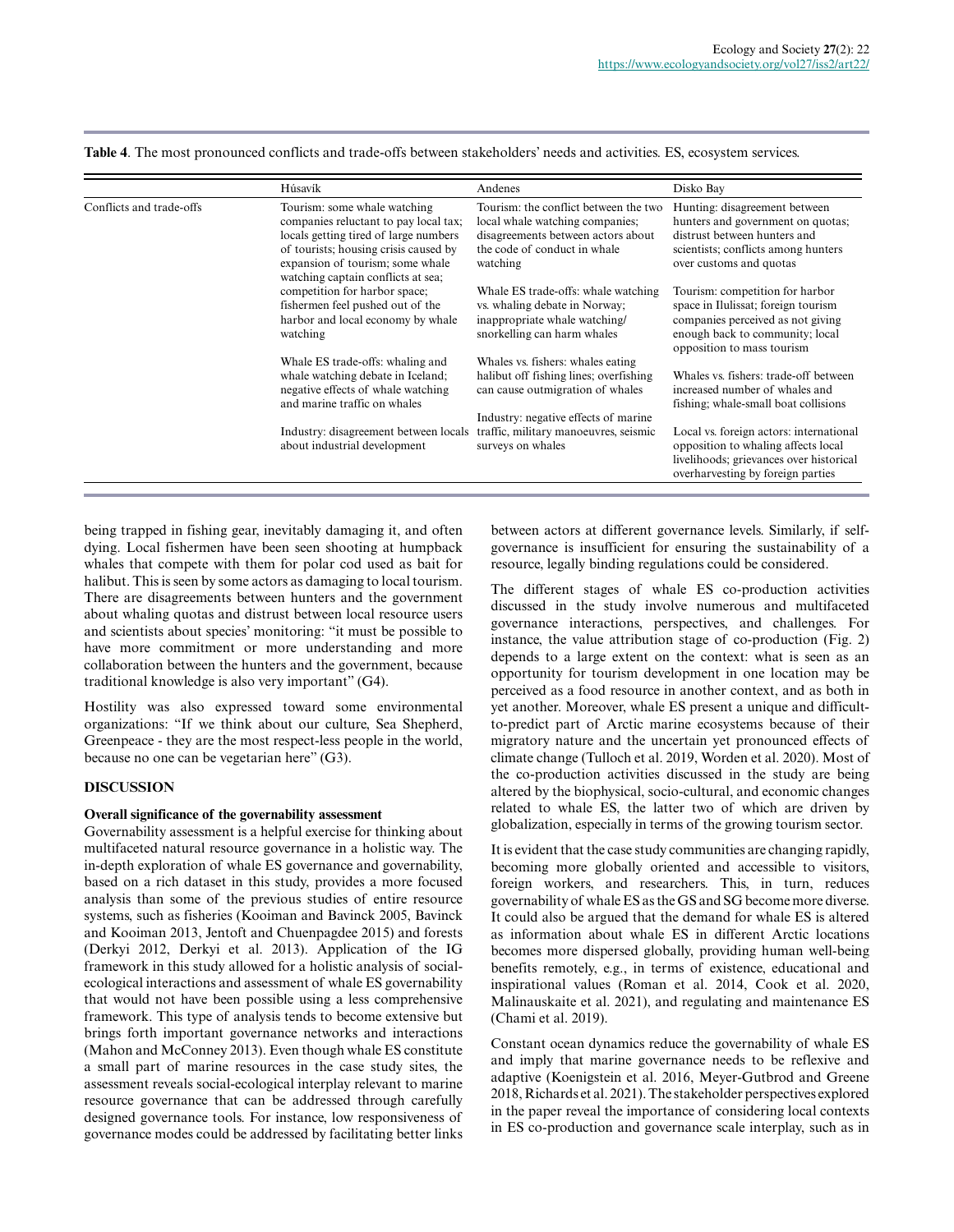the case of whale hunting and monitoring in Disko Bay, despite the embeddedness of whaling in the global governance system.

#### **Extent to which stakeholder values and needs are reflected in governance**

The common goal in whale ES governance that emerged in the study comprises a vision of healthy marine ecosystems that can sustain local whale populations and human well-being. This goal can be potentially advanced by applying the principles of ecosystem stewardship and ecosystem-based management, both of which support a view of communities as an integral part of SES that are actively engaged in environmental protection within and outside formal governing institutions (Chapin et al. 2015, Folke et al. 2016, Roman et al. 2018).

In whale watching, the actors manage their activities according to company and customer values, while in whaling the rules are guided by science and imposed by governing institutions from outside of the SES. The values of these global institutions, such as the IWC, are globally formed and at times give little recognition of local perspectives. The values attached to healthy marine ecosystems are reflected to a limited extent in the case study locations, where marine ES conservation measures are very few.

Abundance of whales, perceived as a positive outcome globally, can create problems and result in conflicts locally (Bridgewater 2003), as was observed in this study. Strict whaling quotas resulting in large increases in humpback whale populations in Disko Bay demonstrates how a governance tool designed to solve one problem can create another, which is common in ES governance (Howe et al. 2014, Ceauşu et al. 2019). In this case, the view of a whale as a majestic animal that should be protected is reflected in governance to a greater extent than the local perception of whale as a food source or competitor for fish (Kalland 1994, Einarsson 2009, Huijbens and Einarsson 2018).

Governance tools, such as whaling quotas, rarely respond to all actors' needs and values, inevitably creating compromises and ES trade-offs. This fact has been widely observed in the natural resource governance and ES literature, especially regarding tradeoffs between environmental sustainability and poverty alleviation (Moynihan et al. 2011, McDermott et al. 2013, Alexander et al. 2016, Schreckenberg et al. 2018). The ES lens makes this humanenvironment opposition less acute because of the anthropocentricity of the ES concept. Stakeholder participation and mobilization of local social capital has been found to have positive impacts on the effectiveness and sustainability outcomes of ES and marine governance (Alexander et al. 2016, Koenigstein et al. 2016, Triyanti et al. 2017, Friedrich et al. 2020).

It is also important to consider how ES benefits are distributed between actors and how power is shared in their governance (Berbés-Blázquez et al. 2016, Solé and Ariza 2019). For instance, tourism companies receive the largest economic benefits from recreational whale ES, but the local communities face the cost of rapidly expanding tourism, a phenomenon also witnessed in other Arctic locations (Stewart et al. 2015, Kaiser et al. 2018, Olsen et al. 2020). The historical injustices related to overharvesting of whales in Arctic waters by foreign parties are still pertinent (Caulfield 1993, Rud 2017). Some actors in Disko Bay felt that their communities' ability to ensure food security using local resources was compromised by the decisions made by external

actors without giving their needs and values a sufficient consideration. This view of the Arctic as a "periphery" that is best managed by presumably more competent outside parties has often been noted in the Arctic governance literature (Freeman 1993, Young et al. 1994, Nuttall 1998).

## **Relevance for Arctic marine resource governance**

This governability assessment exercise provides an example of what to look for when examining the governability of a resource or a resource system, such as a SES (Jentoft and Chuenpagdee 2015). It is timely in the context of the Arctic, where governance tends to suffer from sectoral and jurisdictional fragmentation (Young 2010, 2016). The multifaceted governance of whale ES examined in this study confirms that the Arctic region is subject to dynamic social-ecological interactions and multiple interests (Hamilton et al. 2000, Vammen Larsen et al. 2019).

Successful governance of the region's marine ecosystems requires an acknowledgement of complexity and designing arrangements where all stakeholders' needs are considered, and cooperation is encouraged within, between, and outside the formal institutions (Young 2010, Arctic Council 2015, Barry et al. 2020). Ultimately, this implies governance of human activities related to whale ES co-production processes (Meek et al. 2011, Malinauskaite et al. 2021). The value of approaching this issue in a holistic manner lays in the potential to address sustainability concerns systematically instead of only mitigating their symptoms (Chuenpagdee 2011). Moreover, the latest Arctic Marine Strategic Plan 2015–2025 (Arctic Council 2015) advocates an emphasis on human well-being through provisioning of ES, in line with the focus of this paper.

Meta-level governance is concerned with values, and ES valuation has the potential to inform governance vision and the choice of instruments that are consistent with the requirements of the Arctic Marine Strategic Plan (Arctic Council 2015) and The Economics of the Ecosystems and Biodiversity Scoping study for the Arctic (CAFF 2015). ES valuation can aid governance by igniting a societal debate on its importance, integrating societal preferences and non-market ES in policy considerations, considering distributive effects, and encompassing behavioral insights in policy design (Lienhoop and Schröter-Schlaack 2018). ES valuation is known to aid marine governance, e.g., by weighing different options for ocean use against each other in marine spatial planning (Guerry et al. 2012, Lester et al. 2013), estimating public willingness to pay for management arrangements such as whale sanctuaries (Cook et al. 2019, Malinauskaite et al. 2020), or assessing benefits, such as the economic value of carbon sequestration by whales (Chami et al. 2019).

However, in ES valuation, value pluralism needs to be considered as both ES and interactive governance scholars warn against oversimplification of ES and their values (Chuenpagdee and Mahon 2013, Gómez-Baggethun and Martín-López 2015). The actorcentered approach applied here provides valuable insights about local resource users, which are relevant for inclusive policy making, especially in the context of mixed economies such as Greenland's where socio-cultural values concerning whale ES may be more prevalent for many actors than monetary, necessitating ES valuation approaches such as socio-cultural valuation (Cole et al. 2016, Vammen Larsen et al. 2019).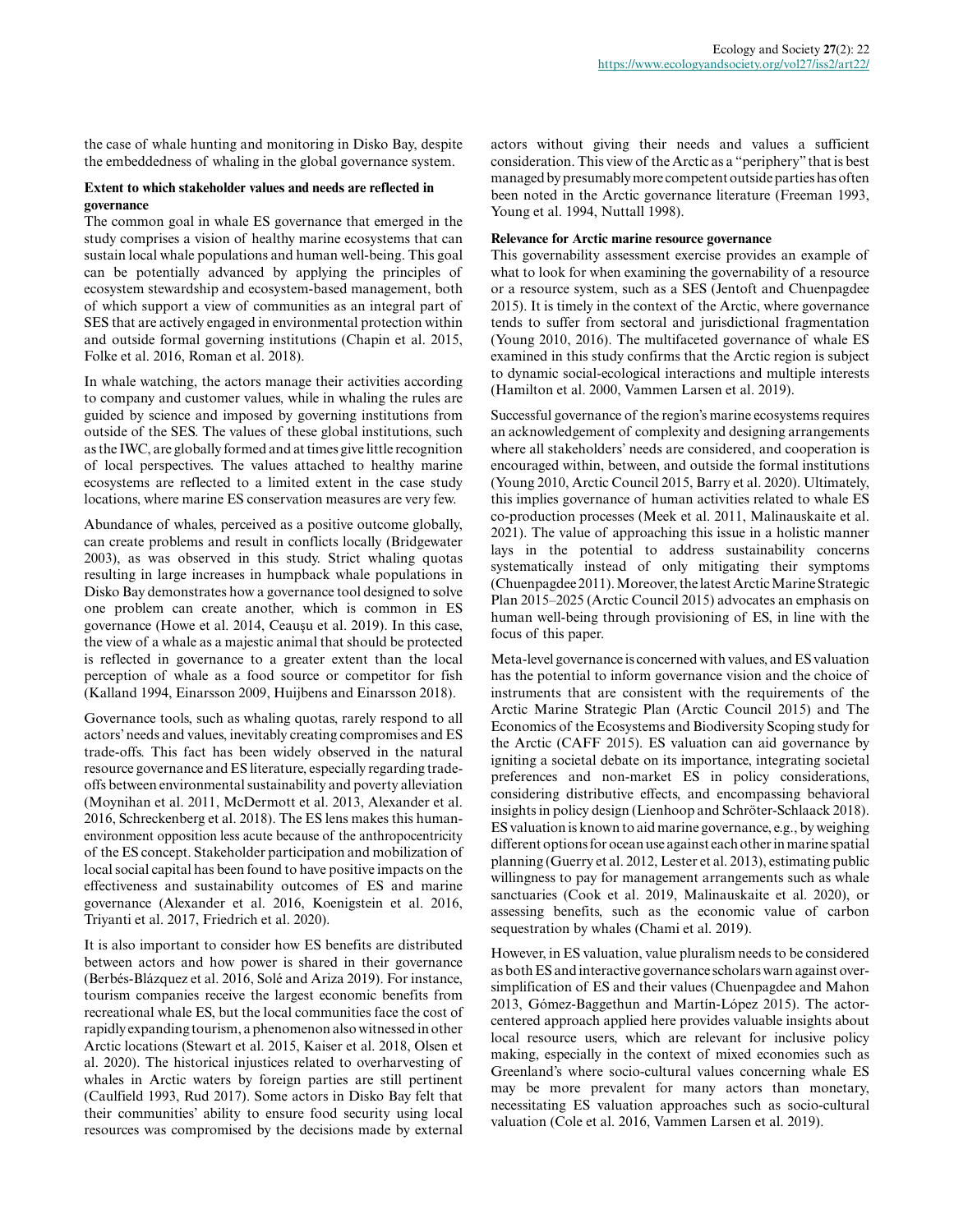#### **Study limitations and further research**

The governability assessment, which is based primarily on the interviews and observations, is potentially subject to researcher bias in interviewee selection, coding, and assessment of criteria (Gerring 2004, Yin 2017). Having said that, well-designed case study research can reveal some general insights into the phenomena that is being studied (Flyvbjerg 2006). The study is based on a series of interviews with actors that were willing to share their insights at a given point in time, yet much has changed since they were conducted, not least because of the COVID-19 pandemic, especially its ramifications for the tourism industry, which has experienced significant economic losses and redundancies (Cook and Jóhannsdóttir 2021). The results present snapshots in time in three North Atlantic Arctic locations, revealing how whale ES are governed, which is illustrative of the region but not necessarily generalizable to the entire Arctic. Future research should examine the governance and resilience of Arctic marine ecosystems and SES, focusing more extensively on synergies and trade-offs between different Arctic marine ES and their governance tools, and on the power and equity issues related to marine ES co-production and governance in different regions of the world.

#### **CONCLUSIONS**

The study examines whale ES co-production processes embedded in an interactive governance model, providing the first governability assessment in this context. Its value also lies in its contribution to theory as it combines ES and interactive governance theories, providing a lens through which coproduction and governance of whale ES are examined. All three case study countries, Iceland, Norway, and Greenland, have substantial state presence and formal governing frameworks within which interactive governance of whale ES happens. However, for cultural and regulating and maintenance ES, governance tools are not sufficient for addressing the socialecological changes. This gap in governance is often filled by actors via self-governance, indicating a need to include this consideration into analysis and planning.

The complexity of stakeholders and their interests, multitude of governance interactions, and interplay between governance orders and scales identified in the study is relevant not only to the Arctic, but to marine governance in general. Marine ecosystems and resources are usually governed by multiple actors and jurisdictions, and their sustainable governance requires an ecosystem-based approach where natural system boundaries and stakeholder views are considered. The analysis of ES of migratory whale species highlights this fact because their governance necessitates joint efforts from actors locally and around the globe. Whale ES co-production and governance examined in the three case study sites reveal how global processes play out on regional and local scales, and how the social-ecological characteristics of a system and capabilities of stakeholders can be capitalized upon to improve governance and adapt to changes. Such analysis is therefore relevant to any dynamic resource system with multiple actors and governance scales.

The governability assessment has revealed multiple issues in whale ES governance that could be picked up by policy makers. The multitude of governance interactions related to ES provided by one group of species that is presented in this paper implies high complexity of marine resource governance. This is a sobering realization but also one that has the potential to guide governance toward a more holistic direction that embraces this complexity. This is not an easy task, but it is neither an endeavor for one nor a few selected entities, but instead an invitation to view governance as an interconnected web of actors, including civil society, state, and markets, that are represented by formal and informal governance institutions. This view supports transdisciplinary inquiry and inclusiveness in governance research in the Arctic and beyond.

*Responses to this article can be read online at:* [https://www.ecologyandsociety.org/issues/responses.](https://www.ecologyandsociety.org/issues/responses.php/13307) [php/13307](https://www.ecologyandsociety.org/issues/responses.php/13307)

## **Acknowledgments:**

*This paper is part of research that has received funding from NordForsk (grant number 76654) via their financial support to the Nordic Centre of Excellence project entitled ARCPATH (Arctic Climate Predictions - Pathways to Resilient, Sustainable Communities) and the Doctoral Grant of the University of Iceland Research Fund. The interdisciplinary ARCPATH project, a part of which is this research, aims to bridge natural and social sciences to inform pathways toward social-ecological resilience in the region. The collaboration with Eduard Ariza was facilitated by ERASMUS+ European student mobility grant that supported the research stay of the lead author at the Geography Department at the Autonomous University of Barcelona in 2019. The authors are very grateful to all the interviewees who took time to answer their questions and provided their valuable insights and to the anonymous reviewers for their through and insightful comments.*

#### **Data Availability:**

*The original data collected for this research includes semi-structured interviews, which contain personal information and cannot be fully anonymized, and therefore cannot be shared in full. However, the code system, stakeholder maps generated for the research are included in the appendices, and anonymous quotations from the interviews can be made available upon request.*

#### **LITERATURE CITED**

Alexander, S. M., M. Andrachuk, and D. Armitage. 2016. Navigating governance networks for community-based conservation. Frontiers in Ecology and the Environment 14:155-164.<https://doi.org/10.1002/fee.1251>

Arctic Council. 2015. Arctic Marine Strategic Plan 2015-2025. Arctic Council, Tromsø, Norway.

Arctic Council. 2016. Arctic Resilience Report. Stockholm Environment Institute, Stockholm Resilience Centre, Stockholm, Sweden.

Barry, T., B. Daviðsdóttir, N. Einarsson, and O. R. Young. 2020. How does the Arctic Council support conservation of Arctic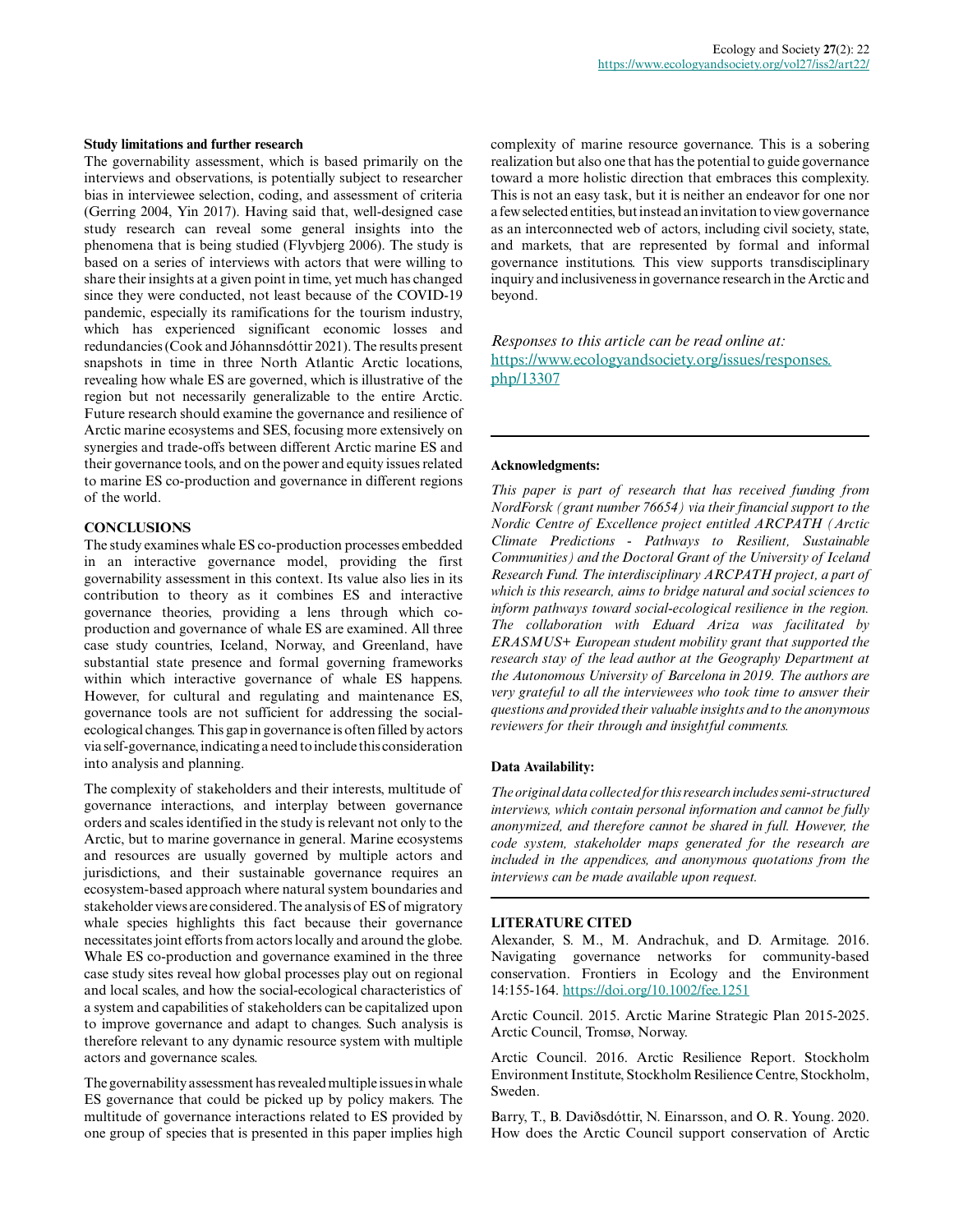biodiversity? Sustainability 12:5042. [https://doi.org/10.3390/](https://doi.org/10.3390/su12125042) [su12125042](https://doi.org/10.3390/su12125042)

Bavinck, M., and J. Kooiman. 2013. Applying the governability concept in fisheries - explorations from South Asia. Pages 131-153 in M. Bavinck, R. Chuenpagdee, S. Jentoft, and J. Kooiman, editors. Governability of fisheries and aquaculture: theory and applications. Springer, Dordrecht, The Netherlands. [https://doi.](https://doi.org/10.1007/978-94-007-6107-0_8) [org/10.1007/978-94-007-6107-0\\_8](https://doi.org/10.1007/978-94-007-6107-0_8) 

Benediktsson, K., and A. Karlsdóttir. 2011. Iceland: crisis and regional development - thanks for all the fish? European Urban and Regional Studies 18:228-235. [https://doi.org/10.1177/09697](https://doi.org/10.1177/0969776411402282) [76411402282](https://doi.org/10.1177/0969776411402282) 

Berbés-Blázquez, M., J. A. González, and U. Pascual. 2016. Towards an ecosystem services approach that addresses social power relations. Current Opinion in Environmental Sustainability 19:134-143.<https://doi.org/10.1016/j.cosust.2016.02.003>

Bertella, G. 2017. Factors of peripherality: whale watching in northern Norway. Pages 130-139 in Y. S. Lee, D. B. Weaver, and N. K. Prebensen, editors. Arctic tourism experiences: production, consumption and sustainability. CABI, Wallingford, UK. [https://](https://doi.org/10.1079/9781780648620.0130) [doi.org/10.1079/9781780648620.0130](https://doi.org/10.1079/9781780648620.0130) 

Bridgewater, P. 2003. Whaling or wailing? International Social Science Journal 55:555-559. [https://doi.org/10.1111/](https://doi.org/10.1111/j.0020-8701.2003.05504004.x) [j.0020-8701.2003.05504004.x](https://doi.org/10.1111/j.0020-8701.2003.05504004.x) 

Bruley, E., B. Locatelli, and S. Lavorel. 2021. Nature's contributions to people: coproducing quality of life from multifunctional landscapes. Ecology and Society 26(1):12. [https://](https://doi.org/10.5751/ES-12031-260112) [doi.org/10.5751/ES-12031-260112](https://doi.org/10.5751/ES-12031-260112)

Caulfield, R. A. 1993. Aboriginal subsistence whaling in Greenland: the case of Qeqertarsuaq Municipality in West Greenland. Arctic 46:144-155.<https://doi.org/10.14430/arctic1336>

Ceauşu, S., R. A. Graves, A. K. Killion, J.-C. Svenning, and N. H. Carter. 2019. Governing trade-offs in ecosystem services and disservices to achieve human-wildlife coexistence. Conservation Biology 33:543-553.<https://doi.org/10.1111/cobi.13241>

Chami, R., T. Cosimano, C. Fullenkamp, and S. Oztosun. 2019. Nature's solution to climate change. International Monetary Fund, Washington, D.C., USA.

Chapin III, F. S., M. Sommerkorn, M. D. Robards, and K. Hillmer-Pegram. 2015. Ecosystem stewardship: a resilience framework for arctic conservation. Global Environmental Change 34:207-217.<https://doi.org/10.1016/j.gloenvcha.2015.07.003>

Chuenpagdee, R. 2011. Interactive governance for marine conservation: an illustration. Bulletin of Marine Science 87:197-211.<https://doi.org/10.5343/bms.2010.1061>

Chuenpagdee, R., and S. Jentoft. 2013. Assessing governability. What's next. Pages 335-349 in M. Bavinck, R. Chuenpagdee, S. Jentoft, and J. Kooiman, editors. Governability of fisheries and aquaculture: theory and applications. Springer, Dordrecht, The Netherlands. [https://doi.org/10.1007/978-94-007-6107-0\\_18](https://doi.org/10.1007/978-94-007-6107-0_18) 

Chuenpagdee, R., J. Kooiman, and R. Pullin. 2008. Assessing governability in capture fisheries, aquaculture and coastal zones. Journal of Transdisciplinary Environmental Studies 7:1-20.

Chuenpagdee, R., and R. Mahon. 2013. Approaches and tools for examining governability. Pages 265-278 in M. Bavinck, R. Chuenpagdee, S. Jentoft, and J. Kooiman, editors. Governability of fisheries and aquaculture: theory and applications. Springer, Dordrecht, The Netherlands. [https://doi.org/10.1007/978-94-007-6107-0\\_14](https://doi.org/10.1007/978-94-007-6107-0_14)

Cole, S. G., G. Kinell, T. Söderqvist, C. Håkansson, L. Hasselström, S. Izmalkov, E. Mikkelsen, M. Noring, A. Sandberg, E. Sjöberg, Å. Soutukorva, F. Franzén, and Y. Khaleeva. 2016. Arctic games: an analytical framework for identifying options for sustainable natural resource governance. Polar Journal 6:30-50. <https://doi.org/10.1080/2154896X.2016.1171001>

Conservation of Arctic Fauna and Flora (CAFF). 2015. The Economics of Ecosystems and Biodiversity (TEEB) for the Arctic: a scoping study. Stockholm Environment Institute and Stockholm Resilience Centre, Stockholm, Sweden.

Cook, D., and L. Jóhannsdóttir. 2021. Impacts, systemic risk and national response measures concerning COVID-19: the island case studies of Iceland and Greenland. Sustainability 13(5):8470. <https://doi.org/10.3390/su13158470>

Cook, D., L. Malinauskaite, B. Davíðsdóttir, H. Ögmundardóttir, and J. Roman. 2020. Reflections on the ecosystem services of whales and valuing their contribution to human well-being. Ocean & Coastal Management 186:105100. [https://doi.](https://doi.org/10.1016/j.ocecoaman.2020.105100) [org/10.1016/j.ocecoaman.2020.105100](https://doi.org/10.1016/j.ocecoaman.2020.105100)

Cook, D., L. Malinauskaite, J. Roman, B. Davíðsdóttir, and H. Ögmundardóttir. 2019. Whale sanctuaries - an analysis of their contribution to marine ecosystem-based management. Ocean & Coastal Management 182:104987. [https://doi.org/10.1016/j.](https://doi.org/10.1016/j.ocecoaman.2019.104987) [ocecoaman.2019.104987](https://doi.org/10.1016/j.ocecoaman.2019.104987)

Corsi, M. 2021. Ecosystem services and human well-being. In F. Maggino, editor. Encyclopedia of quality of life and well-being research. Springer, Cham, Switzerland. [https://doi.](https://doi.org/10.1007/978-3-319-69909-7_104679-1) [org/10.1007/978-3-319-69909-7\\_104679-1](https://doi.org/10.1007/978-3-319-69909-7_104679-1) 

Cosentino, A. M. 2016. Effects of whale-watching vessels on adult male sperm whales off Andenes, Norway. Tourism in Marine Environments 11:215-227. [https://doi.org/10.3727/154427316X-](https://doi.org/10.3727/154427316X14580612748560)[14580612748560](https://doi.org/10.3727/154427316X14580612748560)

Crona, B., S. Käll, and T. Van Holt. 2019. Fishery improvement projects as a governance tool for fisheries sustainability: a global comparative analysis. PLoS ONE 14:e0223054. [https://doi.](https://doi.org/10.1371/journal.pone.0223054) [org/10.1371/journal.pone.0223054](https://doi.org/10.1371/journal.pone.0223054) 

Cunningham, P. A., E. H. Huijbens, and S. L. Wearing. 2012. From whaling to whale watching: examining sustainability and cultural rhetoric. Journal of Sustainable Tourism 20:143-161. <https://doi.org/10.1080/09669582.2011.632091>

Cuyler, C., C. J. Daniel, M. Enghoff, N. Levermann, N. Møller-Lund, P. N. Hansen, D. Damhus, and F. Danielsen. 2020. Using local ecological knowledge as evidence to guide management: a community-led harvest calculator for muskoxen in Greenland. Conservation Science and Practice 2:e159. [https://doi.](https://doi.org/10.1111/csp2.159) [org/10.1111/csp2.159](https://doi.org/10.1111/csp2.159)

Derkyi, M. A. A. 2012. Fighting over forest: interactive governance of conflicts over forest and tree resources in Ghana's high forest zone. African Studies Centre, :eiden, The Netherlands.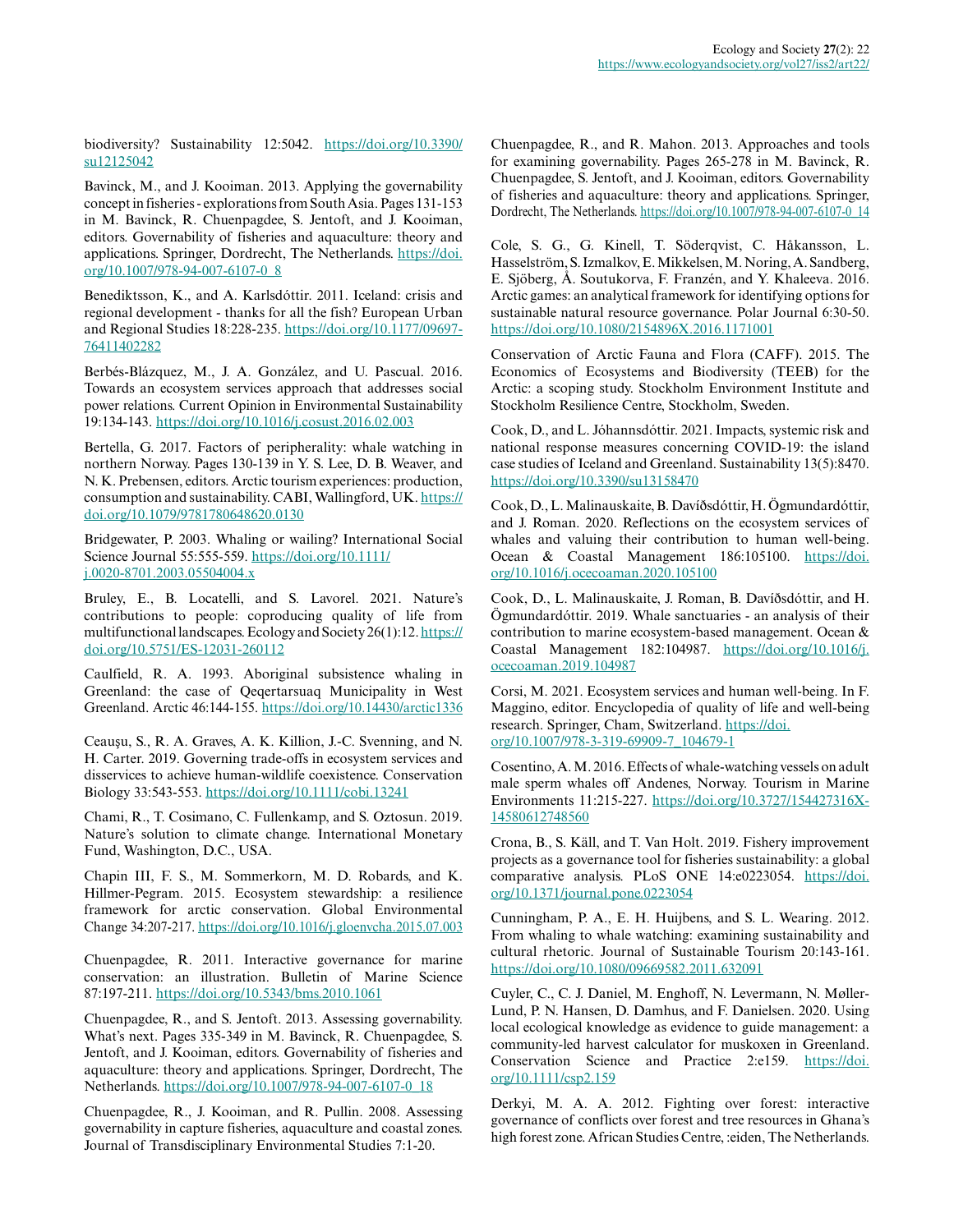Derkyi, M. A. A., M. A. F. Ros-Tonen, B. Kyereh, and T. Dietz. 2013. Emerging forest regimes and livelihoods in the Tano Offin Forest Reserve, Ghana: implications for social safeguards. Forest Policy and Economics 32:49-56. [https://doi.org/10.1016/j.](https://doi.org/10.1016/j.forpol.2013.03.005) [forpol.2013.03.005](https://doi.org/10.1016/j.forpol.2013.03.005)

Durham, E., H. Baker, M. Smith, E. Moore, and V. Morgan. 2014. The BiodivERsA stakeholder engagement handbook. BiodivERsA, Paris, France.

Einarsson, N. 2009. From good to eat to good to watch: whale watching, adaptation and change in Icelandic fishing communities. Polar Research 28:129-138. [https://doi.org/10.1111/](https://doi.org/10.1111/j.1751-8369.2008.00092.x) [j.1751-8369.2008.00092.x](https://doi.org/10.1111/j.1751-8369.2008.00092.x)

Elo, S., and H. Kyngäs. 2008. The qualitative content analysis process. Journal of Advanced Nursing 62:107-115. [https://doi.](https://doi.org/10.1111/j.1365-2648.2007.04569.x) [org/10.1111/j.1365-2648.2007.04569.x](https://doi.org/10.1111/j.1365-2648.2007.04569.x)

Esterberg, K. G. 2002. Qualitative methods in social research. McGraw-Hill Higher Education, New York, New York, USA.

Falardeau, M., and E. M. Bennett. 2019. Towards integrated knowledge of climate change in Arctic marine systems: a systematic literature review of multidisciplinary research. Arctic Science 6(1):1-23. https://doi.org/10.1139/as-2019-0006

Fischer, A., and A. Eastwood. 2016. Coproduction of ecosystem services as human-nature interactions - an analytical framework. Land Use Policy 52:41-50.<https://doi.org/10.1016/j.landusepol.2015.12.004>

Flyvbjerg, B. 2006. Five misunderstandings about case-study research. Qualitative Inquiry 12(2):219. [https://doi.](https://doi.org/10.1177/1077800405284363) [org/10.1177/1077800405284363](https://doi.org/10.1177/1077800405284363)

Folke, C., R. Biggs, A. V. Norström, B. Reyers, and J. Rockström. 2016. Social-ecological resilience and biosphere-based sustainability science. Ecology and Society 21(3):41. [https://doi.org/10.5751/](https://doi.org/10.5751/ES-08748-210341) [ES-08748-210341](https://doi.org/10.5751/ES-08748-210341)

Ford, J. D., G. McDowell, and T. Pearce. 2015. The adaptation challenge in the Arctic. Nature Climate Change 5:1046-1053. <https://doi.org/10.1038/nclimate2723>

Frazão Santos, C., T. Agardy, F. Andrade, L. B. Crowder, C. N. Ehler, and M. K. Orbach. 2021. Major challenges in developing marine spatial planning. Marine Policy 132:103248. [https://doi.](https://doi.org/10.1016/j.marpol.2018.08.032) [org/10.1016/j.marpol.2018.08.032](https://doi.org/10.1016/j.marpol.2018.08.032) 

Freeman, M. M. R. 1993. The International Whaling Commission, small-type whaling, and coming to terms with subsistence. Human Organization 52:243-251. [https://doi.](https://doi.org/10.17730/humo.52.3.f12883h2r7ur6504) [org/10.17730/humo.52.3.f12883h2r7ur6504](https://doi.org/10.17730/humo.52.3.f12883h2r7ur6504) 

Friedrich, L. A., G. Glegg, S. Fletcher, W. Dodds, M. Philippe, and D. Bailly. 2020. Using ecosystem service assessments to support participatory marine spatial planning. Ocean & Coastal Management 188:105121. [https://doi.org/10.1016/j.](https://doi.org/10.1016/j.ocecoaman.2020.105121) [ocecoaman.2020.105121](https://doi.org/10.1016/j.ocecoaman.2020.105121)

Gelcich, S., F. Reyes-Mendy, and M. A. Rios. 2019. Early assessments of marine governance transformations: insights and recommendations for implementing new fisheries management regimes. Ecology and Society 24(1):12. [https://doi.org/10.5751/](https://doi.org/10.5751/ES-10517-240112) [ES-10517-240112](https://doi.org/10.5751/ES-10517-240112)

Gerring, J. 2004. What is a case study and what is it good for? American Political Science Review 98:341-354. [https://doi.](https://doi.org/10.1017/S0003055404001182) [org/10.1017/S0003055404001182](https://doi.org/10.1017/S0003055404001182)

Gillespie, A. 1996. The ethical question in the whaling debate. Georgetown International Environmental Law Review 9:355-387.

Gómez-Baggethun, E., and B. Martín-López. 2015. Ecological economics perspectives on ecosystem services valuation. Pages 260-282 in J. Martínez-Alier and R. Muradian, editors. Handbook of ecological economics. Edward Elgar, Cheltenham, UK. <https://doi.org/10.4337/9781783471416.00015>

Government of Iceland. 2017. Reglugerð um bann við hvalveiðum á tilteknum svæðum. 1035/2017. Government of Iceland, Reykjavik, Iceland.

Greenhalgh, T., and R. Peacock. 2005. Effectiveness and efficiency of search methods in systematic reviews of complex evidence: audit of primary sources. British Medical Journal 331:1064. <https://doi.org/10.1136/bmj.38636.593461.68>

Gual, M. A., and R. B. Norgaard. 2010. Bridging ecological and social systems coevolution: a review and proposal. Ecological Economics 69:707-717. <https://doi.org/10.1016/j.ecolecon.2008.07.020>

Guerry, A. D., M. H. Ruckelshaus, K. K. Arkema, J. R. Bernhardt, G. Guannel, C.-K. Kim, M. Marsik, M. Papenfus, J. E. Toft, G. Verutes, S. A. Wood, M. Beck, F. Chan, K. M. A. Chan, G. Gelfenbaum, B. D. Gold, B. S. Halpern, W. B. Labiosa, S. E. Lester, P. S. Levin, M. McField, M. L. Pinsky, M. Plummer, S. Polasky, P. Ruggiero, D. A. Sutherland, H. Tallis, A. Day, and J. Spencer. 2012. Modeling benefits from nature: using ecosystem services to inform coastal and marine spatial planning. International Journal of Biodiversity Science, Ecosystem Services & Management 8:107-121.<https://doi.org/10.1080/21513732.2011.647835>

Haines-Young, R., and M. Potschin. 2010. The links between biodiversity, ecosystem services and human well-being. Pages 110-139 in D. G. Raffaelli and C. L. Frid, editors. Ecosystem ecology: a new synthesis. Cambridge University Press, Cambridge, UK. <https://doi.org/10.1017/CBO9780511750458.007>

Haines-Young, R., and M. Potschin-Young. 2018. Revision of the common international classification of ecosystem rervices (CICES V5. 1): a policy brief. One Ecosystem 3:e27108. [https://](https://doi.org/10.3897/oneeco.3.e27108) [doi.org/10.3897/oneeco.3.e27108](https://doi.org/10.3897/oneeco.3.e27108)

Hamilton, L. C., P. Lyster, and O. Otterstad. 2000. Social change, ecology and climate in 20th-century Greenland. Climatic Change 47:193-211.<https://doi.org/10.1023/A:1005607426021>

Hennink, M., I. Hutter, and A. Bailey. 2020. Qualitative research methods. SAGE, London, UK.

Higham, J. E. S., and D. Lusseau. 2008. Slaughtering the goose that lays the golden egg: are whaling and whale-watching mutually exclusive? Current Issues in Tourism 11:63-74. [https://doi.](https://doi.org/10.2167/cit335.0) [org/10.2167/cit335.0](https://doi.org/10.2167/cit335.0)

Hinch, P. R., and E. M. De Santo. 2011. Factors to consider in evaluating the management and conservation effectiveness of a whale sanctuary to protect and conserve the North Atlantic right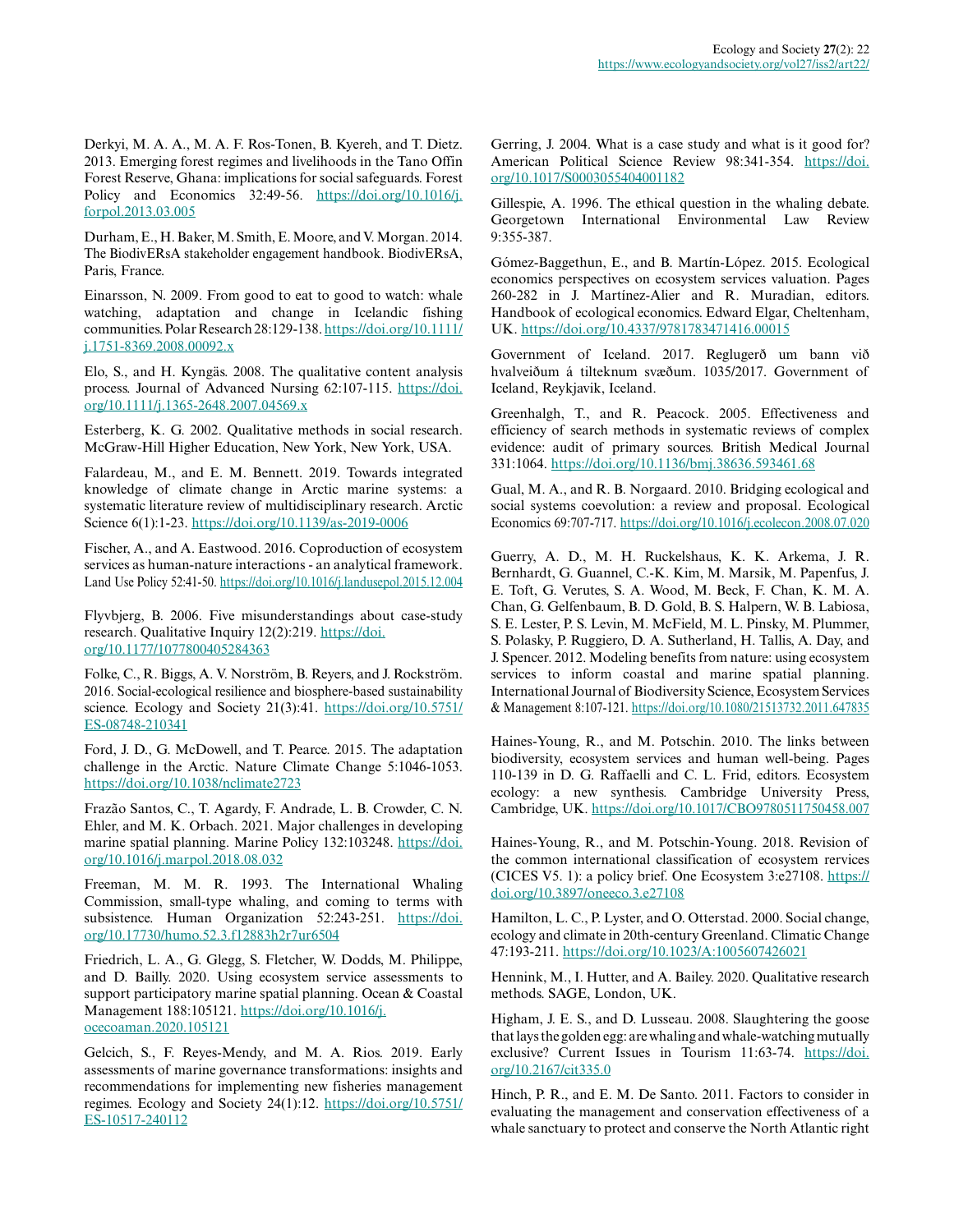whale (*Eubalaena glacialis*). Marine Policy 35:163-180. [https://](https://doi.org/10.1016/j.marpol.2010.09.002) [doi.org/10.1016/j.marpol.2010.09.002](https://doi.org/10.1016/j.marpol.2010.09.002)

Howe, C., H. Suich, B. Vira, and G. M. Mace. 2014. Creating winwins from trade-offs? Ecosystem services for human well-being: a meta-analysis of ecosystem service trade-offs and synergies in the real world. Global Environmental Change 28:263-275. [https://](https://doi.org/10.1016/j.gloenvcha.2014.07.005) [doi.org/10.1016/j.gloenvcha.2014.07.005](https://doi.org/10.1016/j.gloenvcha.2014.07.005) 

Hoyt, E. 2011. Marine protected areas for whales dolphins and porpoises: a world handbook for cetacean habitat conservation. Second edition. Routledge, London, UK. [https://doi.](https://doi.org/10.4324/9781849771948) [org/10.4324/9781849771948](https://doi.org/10.4324/9781849771948) 

Huijbens, E. H., and N. Einarsson. 2018. Feasting on friends: whales, puffins, and tourism in Iceland. Pages 10-27 in C. Kline, editor. Tourism experiences and animal consumption. Routledge, London, UK.<https://doi.org/10.4324/9781315265186-2>

Huntington, H. P., M. Carey, C. Apok, B. C. Forbes, S. Fox, L. K. Holm, A. Ivanova, J. Jaypoody, G. Noongwook, and F. Stammler. 2019. Climate change in context: putting people first in the Arctic. Regional Environmental Change 19:1217-1223. <https://doi.org/10.1007/s10113-019-01478-8>

Hyde, K. F. 2000. Recognising deductive processes in qualitative research. Qualitative Market Research 3:82-90. [https://doi.](https://doi.org/10.1108/13522750010322089) [org/10.1108/13522750010322089](https://doi.org/10.1108/13522750010322089) 

Intergovernmental Panel on Climate Change (IPCC). 2019. IPCC Special Report on the Ocean and Cryosphere in a Changing Climate. H.-O. Pörtner, D. C. Roberts, V. Masson-Delmotte, P. Zhai, M. Tignor, E. Poloczanska, K. Mintenbeck, A. Alegría, M. Nicolai, A. Okem, J. Petzold, B. Rama, and N. M. Weyer, editors.

Intergovernmental Panel on Climate Change (IPCC). 2021. The Sixth Assessment Report. Working Group I - The Physical Science Basis. Regional fact sheet - Polar Regions.

Jentoft, S., and R. Chuenpagdee. 2013. Concerns and problems in fisheries and aquaculture - exploring governability. Pages 33-44 in M. Bavinck, R. Chuenpagdee, S. Jentoft, and J. Kooiman, editors. Governability of fisheries and aquaculture: theory and applications. Springer, Dordrecht, The Netherlands. [https://doi.](https://doi.org/10.1007/978-94-007-6107-0_3) [org/10.1007/978-94-007-6107-0\\_3](https://doi.org/10.1007/978-94-007-6107-0_3) 

Jentoft, S., and R. Chuenpagdee. 2015. Assessing governability of small-scale fisheries. Pages 17-35 in S. Jentoft and R. Chuenpagdee, editors. Interactive governance for small-scale fisheries: global reflections. Springer International, Cham, Switzerland. [https://doi.org/10.1007/978-3-319-17034-3\\_2](https://doi.org/10.1007/978-3-319-17034-3_2)

Kaiser, B. A., J. Pahl, and C. Horbel. 2018. Arctic ports: local community development issues. Pages 185-217 in N. Vestergaard, B. A. Kaiser, L. Fernandez, and J. Nymand Larsen, editors. Arctic marine resource governance and development. Springer International, Cham, Switzerland. [https://doi.org/10.1007/978-](https://doi.org/10.1007/978-3-319-67365-3_9) [3-319-67365-3\\_9](https://doi.org/10.1007/978-3-319-67365-3_9) 

Kalland, A. 1994. Whose whale is that? Diverting the commodity path. Pages 159-186 in M. M. R. Freeman and U. P. Kreuter, editors. Elephants and whales: Resources for whom? Gordon and Breach Science, London, UK.

Kaltenborn, B. P., J. D. Linnell, E. G. Baggethun, H. Lindhjem, J. Thomassen, and K. M. Chan. 2017. Ecosystem services and cultural values as building blocks for 'the good life'. A case study in the community of Røst, Lofoten Islands, Norway. Ecological Economics 140:166-176. <https://doi.org/10.1016/j.ecolecon.2017.05.003>

Karlsdóttir, A., and A. H. Ingólfsdóttir. 2011. Gendered outcomes of socio-economic restructuring: a tale from a rural village in Iceland. NORA - Nordic Journal of Feminist and Gender Research 19:163-180. [https://doi.org/10.1080/08038740.](https://doi.org/10.1080/08038740.2011.594029) [2011.594029](https://doi.org/10.1080/08038740.2011.594029)

Koenigstein, S., M. Ruth, and S. Gößling-Reisemann. 2016. Stakeholder-informed ecosystem modeling of ocean warming and acidification impacts in the Barents Sea Region. Frontiers in Marine Science 3.<https://doi.org/10.3389/fmars.2016.00093>

Kooiman, J. 2016. Interactive governance and governability. Pages 29-50 in J. Edelenbos and I. van Meerkerk, editors. Critical reflections on interactive governance. Edward Elgar, Cheltenham, UK. <https://doi.org/10.4337/9781783479078.00007>

Kooiman, J., and M. Bavinck. 2005. The governance perspective. Pages 11-24 in J. Kooiman, S. Jentoft, R. Pullin, and M. Bavinck, editors. Fish for life: interactive governance for fisheries. Amsterdam University Press, Amsterdam, The Netherlands. <https://doi.org/10.1017/9789048505326.002>

Kooiman, J., and M. Bavinck. 2013. Theorizing governability the interactive governance perspective. Pages 9-30 in M. Bavinck, R. Chuenpagdee, S. Jentoft, and J. Kooiman, editors. Governability of fisheries and aquaculture: theory and applications. Springer, Dordrecht, The Netherlands. [https://doi.](https://doi.org/10.1007/978-94-007-6107-0_2) [org/10.1007/978-94-007-6107-0\\_2](https://doi.org/10.1007/978-94-007-6107-0_2) 

Kooiman, J., M. Bavinck, R. Chuenpagdee, R. Mahon, and R. Pullin. 2008. Interactive governance and governability: an introduction. Journal of Transdisciplinary Environmental Studies 7:1-11.

Kooiman, J., S. Jentoft, M. Bavinck, and R. Pullin. 2005. Fish for life: interactive governance for fisheries. Amsterdam University Press, Amsterdam, The Netherlands. [https://doi.](https://doi.org/10.5117/9789053566862) [org/10.5117/9789053566862](https://doi.org/10.5117/9789053566862) 

Laidre, K. L., H. Stern, K. M. Kovacs, L. Lowry, S. E. Moore, E. V. Regehr, S. H. Ferguson, Ø. Wiig, P. Boveng, R. P. Angliss, E. W. Born, D. Litovka, L. Quakenbush, C. Lydersen, D. Vongraven, and F. Ugarte. 2015. Arctic marine mammal population status, sea ice habitat loss, and conservation recommendations for the 21st century. Conservation Biology 29:724-737. [https://doi.](https://doi.org/10.1111/cobi.12474) [org/10.1111/cobi.12474](https://doi.org/10.1111/cobi.12474)

Lester, S. E., C. Costello, B. S. Halpern, S. D. Gaines, C. White, and J. A. Barth. 2013. Evaluating tradeoffs among ecosystem services to inform marine spatial planning. Marine Policy 38:80-89.<https://doi.org/10.1016/j.marpol.2012.05.022>

Lienhoop, N., and C. Schröter-Schlaack. 2018. Involving multiple actors in ecosystem service governance: exploring the role of stated preference valuation. Ecosystem Services 34:181-188. <https://doi.org/10.1016/j.ecoser.2018.08.009>

Maestre-Andrés, S., L. Calvet-Mir, and J. C. J. M. van den Bergh. 2016. Sociocultural valuation of ecosystem services to improve protected area management: a multi-method approach applied to Catalonia, Spain. Regional Environmental Change 16:717-731. <https://doi.org/10.1007/s10113-015-0784-3>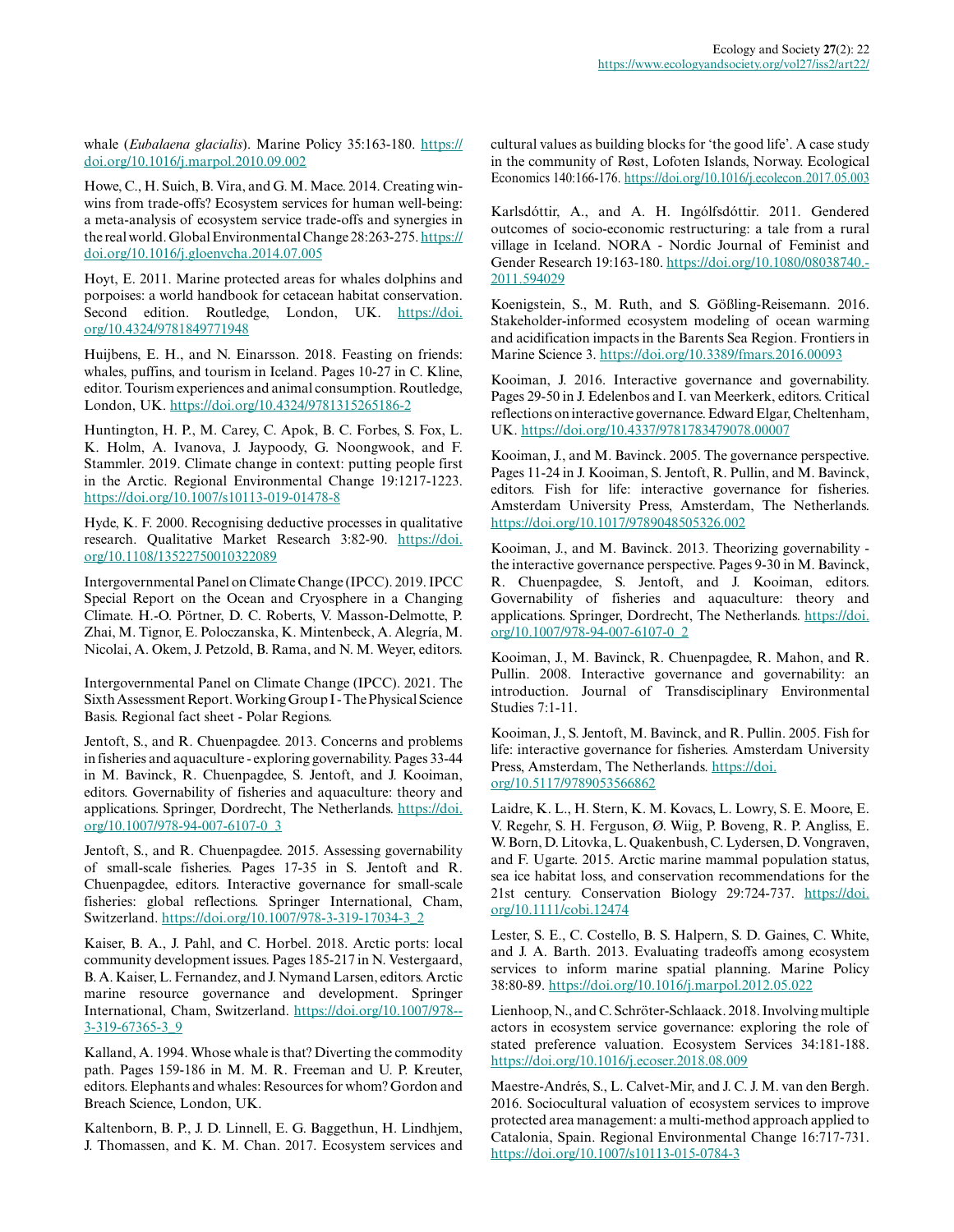Mahon, R., and P. McConney. 2013. A network perspective on governing interactions. Pages 301-314 in M. Bavinck, R. Chuenpagdee, S. Jentoft, and J. Kooiman, editors. Governability of fisheries and aquaculture: theory and applications. Springer, Dordrecht, The Netherlands. [https://doi.org/10.1007/978-94-007-6107-0\\_16](https://doi.org/10.1007/978-94-007-6107-0_16)

Malinauskaite, L., D. Cook, B. Davíðsdóttir, and H. Ögmundardóttir. 2021. Whale ecosystem services and coproduction processes underpinning human wellbeing in the Arctic: case studies from Greenland, Iceland and Norway. Pages 181-202 in D. C. Nord, editor. Nordic perspectives on the responsible development of the Arctic: pathways to action. Springer International, Cham, Switzerland. [https://doi.](https://doi.org/10.1007/978-3-030-52324-4_9) [org/10.1007/978-3-030-52324-4\\_9](https://doi.org/10.1007/978-3-030-52324-4_9) 

Malinauskaite, L., D. Cook, B. Davíðsdóttir, H. Ögmundardóttir, and J. Roman. 2019. Ecosystem services in the Arctic: a thematic review. Ecosystem Services 36:100898. [https://doi.org/10.1016/j.](https://doi.org/10.1016/j.ecoser.2019.100898) [ecoser.2019.100898](https://doi.org/10.1016/j.ecoser.2019.100898)

Malinauskaite, L., D. Cook, B. Davíðsdóttir, H. Ögmundardóttir, and J. Roman. 2020. Willingness to pay for expansion of the whale sanctuary in Faxaflói Bay, Iceland: a contingent valuation study. Ocean and Coastal Management 183:105026. [https://doi.](https://doi.org/10.1016/j.ocecoaman.2019.105026) [org/10.1016/j.ocecoaman.2019.105026](https://doi.org/10.1016/j.ocecoaman.2019.105026)

Martín-López, B., E. Gómez-Baggethun, M. García-Llorente, and C. Montes. 2014. Trade-offs across value-domains in ecosystem services assessment. Ecological Indicators 37:220-228. <https://doi.org/10.1016/j.ecolind.2013.03.003>

Mattes, S. 2017. Save the Whale? Ecological memory and the human-whale bond in Japan's small coastal villages. Pages 67-81 in I. Werkheiser and Z. Piso, editors. Food justice in US and global contexts: bringing theory and practice together. Springer International, Cham, Switzerland. [https://doi.org/10.1007/978-](https://doi.org/10.1007/978-3-319-57174-4_6) [3-319-57174-4\\_6](https://doi.org/10.1007/978-3-319-57174-4_6) 

McDermott, M., S. Mahanty, and K. Schreckenberg. 2013. Examining equity: a multidimensional framework for assessing equity in payments for ecosystem services. Environmental Science & Policy 33:416-427.<https://doi.org/10.1016/j.envsci.2012.10.006>

Meek, C. L., A. Lauren Lovecraft, R. Varjopuro, M. Dowsley, and A. T. Dale. 2011. Adaptive governance and the human dimensions of marine mammal management: implications for policy in a changing North. Marine Policy 35:466-476. [https://](https://doi.org/10.1016/j.marpol.2010.10.021) [doi.org/10.1016/j.marpol.2010.10.021](https://doi.org/10.1016/j.marpol.2010.10.021)

Meyer-Gutbrod, E. L., and C. H. Greene. 2018. Uncertain recovery of the North Atlantic right whale in a changing ocean. Global Change Biology 24:455-464. [https://doi.org/10.1111/](https://doi.org/10.1111/gcb.13929) [gcb.13929](https://doi.org/10.1111/gcb.13929) 

Meynecke, J.-O., R. Richards, and O. Sahin. 2017. Whale watch or no watch: the Australian whale watching tourism industry and climate change. Regional Environmental Change 17:477-488. <https://doi.org/10.1007/s10113-016-1034-z>

Morf, A., J. Moodie, K. Gee, A. Giacometti, M. Kull, J. Piwowarczyk, K. Schiele, J. Zaucha, I. Kellecioglu, A. Luttmann, and H. Strand. 2019. Towards sustainability of marine governance: challenges and enablers for stakeholder integration in transboundary marine spatial planning in the Baltic Sea. Ocean & Coastal Management 177:200-212. [https://doi.org/10.1016/j.](https://doi.org/10.1016/j.ocecoaman.2019.04.009) [ocecoaman.2019.04.009](https://doi.org/10.1016/j.ocecoaman.2019.04.009) 

Moynihan, D. P., S. Fernandez, S. Kim, K. M. LeRoux, S. J. Piotrowski, B. E. Wright, and K. Yang. 2011. Performance regimes amidst governance complexity. Journal of Public Administration Research and Theory 21:i141-i155. [https://doi.](https://doi.org/10.1093/jopart/muq059) [org/10.1093/jopart/muq059](https://doi.org/10.1093/jopart/muq059) 

Nicosia, E., and F. Perini. 2016. Ecotourism between theory and practice: empirical analysis of the tourism industry of whale watching in Húsavík (Iceland). Almatourism: Journal of Tourism, Culture and Territorial Development 7:60-105.

Nunan, F. 2019. Working towards diverse, flexible and inclusive natural resource governance. Pages 226-244 in F. Nunan, editor. Governing renewable natural resources: theories and frameworks. Routledge, London, UK. <https://doi.org/10.4324/9780429053009-12>

Nuttall, M. 1998. Protecting the Arctic: Indigenous peoples and cultural survival. Routledge, London, UK. [https://doi.](https://doi.org/10.4324/9780203989289) [org/10.4324/9780203989289](https://doi.org/10.4324/9780203989289) 

Ofei-Manu, P., R. J. Didham, W. J. Byun, R. Phillips, P. J. Dickella Gamaralalage, and S. Rees. 2018. How collaborative governance can facilitate quality learning for sustainability in cities: a comparative case study of Bristol, Kitakyushu and Tongyeong. International Review of Education 64:373-392. [https://doi.](https://doi.org/10.1007/s11159-017-9667-9) [org/10.1007/s11159-017-9667-9](https://doi.org/10.1007/s11159-017-9667-9)

Olsen, J., G. K. Hovelsrud, and B. P. Kaltenborn. 2020. Increasing shipping in the Arctic and local communities' engagement: a case from Longyearbyen on Svalbard. Pages 305-331 in E. Pongrácz, V. Pavlov, and N. Hänninen, editors. Arctic marine sustainability: Arctic maritime businesses and the resilience of the marine environment. Springer International, Cham, Switzerland. [https://](https://doi.org/10.1007/978-3-030-28404-6_14) [doi.org/10.1007/978-3-030-28404-6\\_14](https://doi.org/10.1007/978-3-030-28404-6_14) 

Palomo, I., M. R. Felipe-Lucia, E. M. Bennett, B. Martín-López, and U. Pascual. 2016. Disentangling the pathways and effects of ecosystem service co-production. Pages 245-283 in G. Woodward and D. A. Bohan, editors. Advances in ecological research. Academic, London, UK.<https://doi.org/10.1016/bs.aecr.2015.09.003>

Partelow, S., A. Schlüter, D. Armitage, M. Bavinck, K. Carlisle, R. L. Gruby, A.-K. Hornidge, M. Le Tissier, J. B. Pittman, A. M. Song, L. P. Sousa, N. Văidianu, and K. Van Assche. 2020. Environmental governance theories: a review and application to coastal systems. Ecology and Society 25(4):19. [https://doi.](https://doi.org/10.5751/ES-12067-250419) [org/10.5751/ES-12067-250419](https://doi.org/10.5751/ES-12067-250419) 

Primmer, E., P. Jokinen, M. Blicharska, D. N. Barton, R. Bugter, and M. Potschin. 2015. Governance of ecosystem services: a framework for empirical analysis. Ecosystem Services 16:158-166. <https://doi.org/10.1016/j.ecoser.2015.05.002>

Pullin, R. S. V. 2013. Food security in the context of fisheries and aquaculture - a governability challenge. Pages 87-109 in M. Bavinck, R. Chuenpagdee, S. Jentoft, and J. Kooiman, editors. Governability of fisheries and aquaculture: theory and applications. Springer, Dordrecht, The Netherlands. [https://doi.](https://doi.org/10.1007/978-94-007-6107-0_6) [org/10.1007/978-94-007-6107-0\\_6](https://doi.org/10.1007/978-94-007-6107-0_6) 

Reed, M. S., A. Graves, N. Dandy, H. Posthumus, K. Hubacek, J. Morris, C. Prell, C. H. Quinn, and L. C. Stringer. 2009. Who's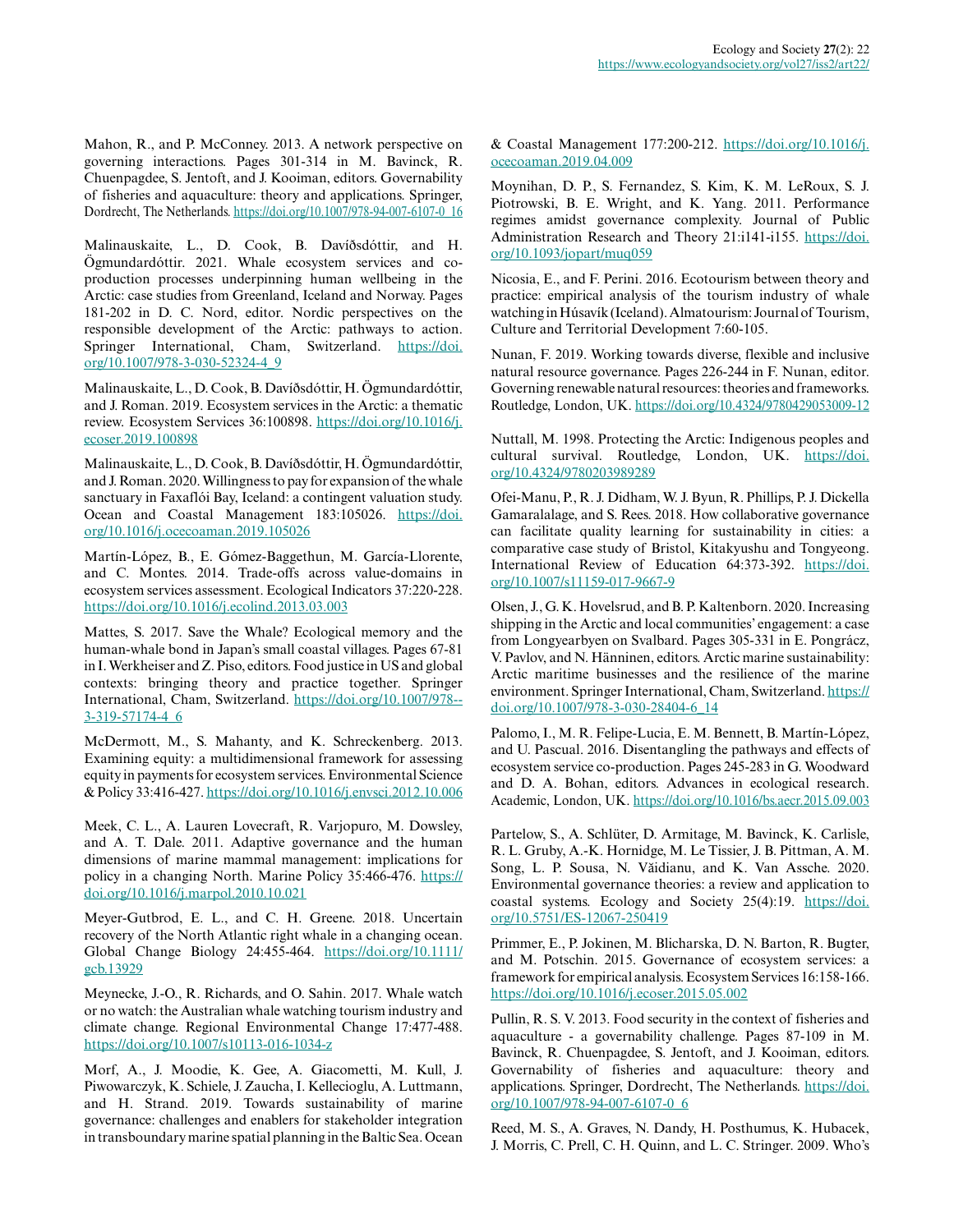in and why? A typology of stakeholder analysis methods for natural resource management. Journal of Environmental Management 90:1933-1949. <https://doi.org/10.1016/j.jenvman.2009.01.001>

Richards, R., J.-O. Meynecke, and O. Sahin. 2021. Addressing dynamic uncertainty in the whale-watching industry under climate change and system shocks. Science of The Total Environment 756:143889. <https://doi.org/10.1016/j.scitotenv.2020.143889>

Riisager-Simonsen, C., O. Rendon, A. Galatius, M. T. Olsen, and N. Beaumont. 2020. Using ecosystem-services assessments to determine trade-offs in ecosystem-based management of marine mammals. Conservation Biology 34(5):1152-1164. [https://doi.](https://doi.org/10.1111/cobi.13512) [org/10.1111/cobi.13512](https://doi.org/10.1111/cobi.13512)

Rittel, H. W., and M. M. Webber. 1973. Dilemmas in a general theory of planning. Policy Sciences 4:155-169. [https://doi.](https://doi.org/10.1007/BF01405730) [org/10.1007/BF01405730](https://doi.org/10.1007/BF01405730)

Ritter, F. 2003. Interactions of cetaceans with whale watching boats-implications for the management of whale watching tourism. MEER eV, Berlin, Germany.

Roman, J., V. DeLauer, I. Altman, B. Fisher, R. Boumans, and L. Kaufman. 2018. Stranded capital: environmental stewardship is part of the economy, too. Frontiers in Ecology and the Environment 16:169-175.<https://doi.org/10.1002/fee.1780>

Roman, J., J. A. Estes, L. Morissette, C. Smith, D. Costa, J. McCarthy, J. Nation, S. Nicol, A. Pershing, and V. Smetacek. 2014. Whales as marine ecosystem engineers. Frontiers in Ecology and the Environment 12:377-385.<https://doi.org/10.1890/130220>

Roman, J., and J. J. McCarthy. 2010. The whale pump: marine mammals enhance primary productivity in a coastal basin. PLoS ONE 5:e13255. <https://doi.org/10.1371/journal.pone.0013255>

Rud, S. 2017. Colonialism in Greenland: tradition, governance and legacy. Springer, Cham, Switzerland. [https://doi.](https://doi.org/10.1007/978-3-319-46158-8) [org/10.1007/978-3-319-46158-8](https://doi.org/10.1007/978-3-319-46158-8) 

Salvadeo, C. J., S. E. Lluch-Cota, M. O. Maravilla-Chávez, S. T. Álvarez-Castañeda, M. Mercuri, and A. Ortega-Rubio. 2013. Impact of climate change on sustainable management of gray whale (*Eschrichtius robustus*) populations: whale-watching and conservation. Archives of Biological Sciences 65:997-1005. <https://doi.org/10.2298/ABS1303997S>

Schreckenberg, K., G. Mace, and M. Poudyal, editors. 2018. Ecosystem services and poverty alleviation: trade-offs and governance. Routledge, London, UK.

Solé, L., and E. Ariza. 2019. A wider view of assessments of ecosystem services in coastal areas: the perspective of socialecological complexity. Ecology and Society 24(2):24. [https://doi.](https://doi.org/10.5751/ES-10883-240224) [org/10.5751/ES-10883-240224](https://doi.org/10.5751/ES-10883-240224) 

Song, A., and R. Chuenpagdee. 2013. The damage schedule approach. Pages 279-299 in M. Bavinck, R. Chuenpagdee, S. Jentoft, and J. Kooiman, editors. Governability of fisheries and aquaculture: theory and applications. Springer, Dordrecht, The Netherlands. [https://doi.org/10.1007/978-94-007-6107-0\\_15](https://doi.org/10.1007/978-94-007-6107-0_15) 

Spangenberg, J. H., C. Görg, D. T. Truong, V. Tekken, J. V. Bustamante, and J. Settele. 2014b. Provision of ecosystem services is determined by human agency, not ecosystem functions. Four case studies. International Journal of Biodiversity Science, Ecosystem Services & Management 10:40-53. [https://doi.](https://doi.org/10.1080/21513732.2014.884166) [org/10.1080/21513732.2014.884166](https://doi.org/10.1080/21513732.2014.884166)

Spangenberg, J. H., C. von Haaren, and J. Settele. 2014a. The ecosystem service cascade: further developing the metaphor. Integrating societal processes to accommodate social processes and planning, and the case of bioenergy. Ecological Economics 104:22-32. <https://doi.org/10.1016/j.ecolecon.2014.04.025>

Statistics Greenland. 2019. The population in districts and municipalities. Statistics Greenland, Nuuk, Greenland.

Statistics Iceland. 2021. Population in urban areas. Statistics Iceland, Reykjavik, Iceland. [https://px.hagstofa.is/pxis/pxweb/is/](https://px.hagstofa.is/pxis/pxweb/is/Ibuar/Ibuar__mannfjoldi__2_byggdir__Byggdakjarnar/MAN030101.px) [Ibuar/Ibuar\\_\\_mannfjoldi\\_\\_2\\_byggdir\\_\\_Byggdakjarnar/MAN030101.](https://px.hagstofa.is/pxis/pxweb/is/Ibuar/Ibuar__mannfjoldi__2_byggdir__Byggdakjarnar/MAN030101.px) [px](https://px.hagstofa.is/pxis/pxweb/is/Ibuar/Ibuar__mannfjoldi__2_byggdir__Byggdakjarnar/MAN030101.px)

Statistics Norway. 2019. Population and land area in urban settlements. Statistics Norway, Oslo, Norway. [https://www.ssb.no/](https://www.ssb.no/en/befolkning/statistikker/beftett/aar) [en/befolkning/statistikker/beftett/aar](https://www.ssb.no/en/befolkning/statistikker/beftett/aar)

Stephenson, R. L., A. J. Hobday, E. H. Allison, D. Armitage, K. Brooks, A. Bundy, C. Cvitanovic, M. Dickey-Collas, N. de Miranda Grilli, C. Gomez, et al. 2021. The quilt of sustainable ocean governance: patterns for practitioners. Frontiers in Marine Science 8:120. <https://doi.org/10.3389/fmars.2021.630547>

Stewart, E., J. Dawson, and M. Johnston. 2015. Risks and opportunities associated with change in the cruise tourism sector: community perspectives from Arctic Canada. Polar Journal 5:403-427. <https://doi.org/10.1080/2154896X.2015.1082283>

Stocker, A. N., A. H. H. Renner, and M. Knol-Kauffman. 2020. Sea ice variability and maritime activity around Svalbard in the period 2012-2019. Scientific Reports 10:17043. [https://doi.](https://doi.org/10.1038/s41598-020-74064-2) [org/10.1038/s41598-020-74064-2](https://doi.org/10.1038/s41598-020-74064-2) 

Suydam, R., and J. C. George. 2021. Current indigenous whaling. Pages 519-535 in J. C. George and J. G. M. Thewissen, editors. The Bowhead Whale. Academic, London, UK. [https://doi.](https://doi.org/10.1016/B978-0-12-818969-6.00032-7) [org/10.1016/B978-0-12-818969-6.00032-7](https://doi.org/10.1016/B978-0-12-818969-6.00032-7)

Tejsner, P. 2014. Quota disputes and subsistence whaling in Qeqertarsuaq, Greenland. Polar Record 50:430-439. [https://doi.](https://doi.org/10.1017/S0032247414000242) [org/10.1017/S0032247414000242](https://doi.org/10.1017/S0032247414000242)

Triyanti, A., M. Bavinck, J. Gupta, and M. A. Marfai. 2017. Social capital, interactive governance and coastal protection: the effectiveness of mangrove ecosystem-based strategies in promoting inclusive development in Demak, Indonesia. Ocean & Coastal Management 150:3-11. [https://doi.org/10.1016/j.](https://doi.org/10.1016/j.ocecoaman.2017.10.017) [ocecoaman.2017.10.017](https://doi.org/10.1016/j.ocecoaman.2017.10.017) 

Tulloch, V. J. D., É. E. Plagányi, C. Brown, A. J. Richardson, and R. Matear. 2019. Future recovery of baleen whales is imperiled by climate change. Global Change Biology 25:1263-1281. [https://](https://doi.org/10.1111/gcb.14573) [doi.org/10.1111/gcb.14573](https://doi.org/10.1111/gcb.14573) 

Vacquié-Garcia, J., C. Lydersen, R. A. Ims, and K. M. Kovacs. 2018. Habitats and movement patterns of white whales *Delphinapterus leucas* in Svalbard, Norway in a changing climate. Movement Ecology 6:21. [https://doi.org/10.1186/s40462-018-0139](https://doi.org/10.1186/s40462-018-0139-z) [z](https://doi.org/10.1186/s40462-018-0139-z)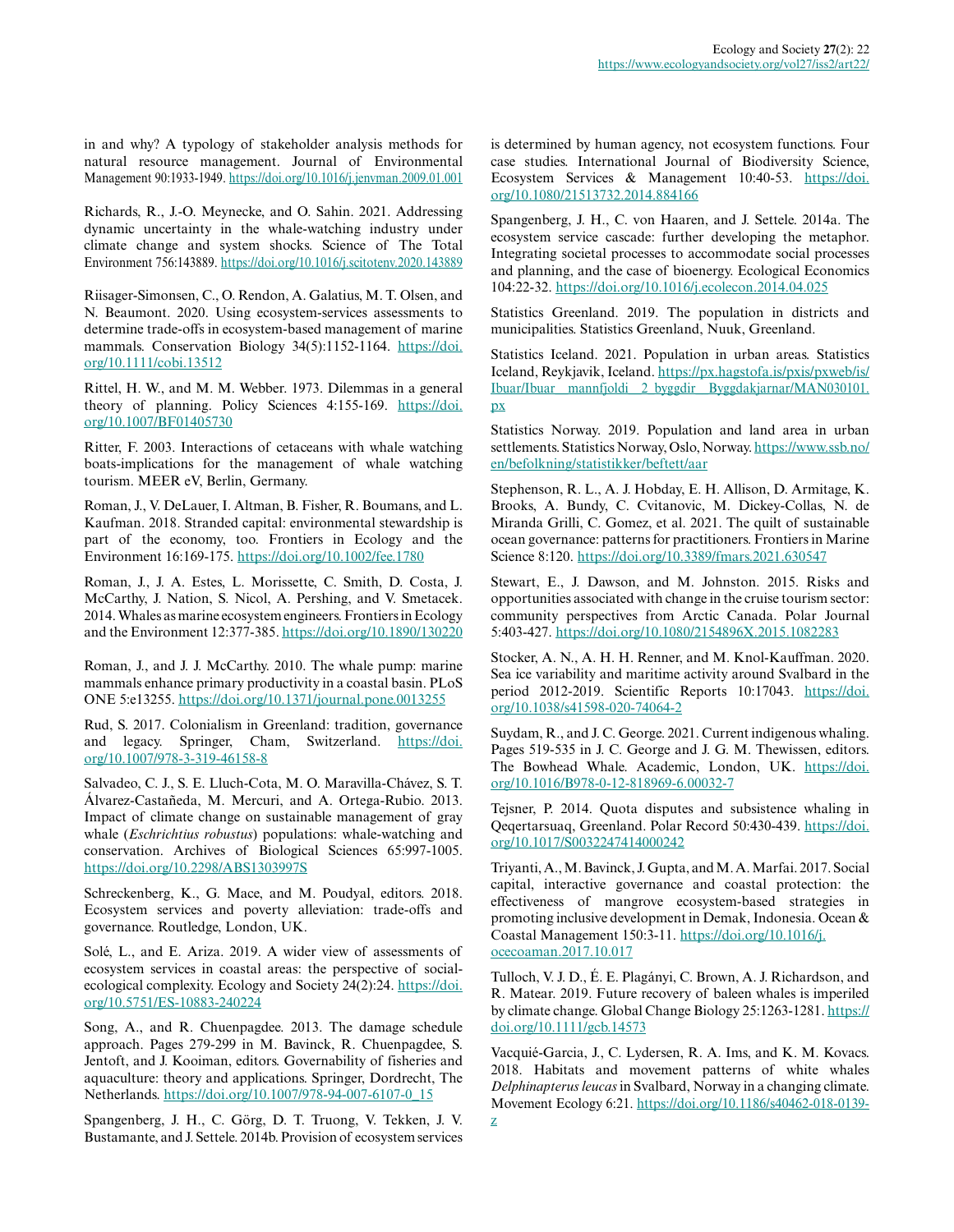Vammen Larsen, S., E. K. Bors, L. Jóhannsdóttir, E. Gladun, D. Gritsenko, S. Nysten-Haarala, S. Tulaeva, and T. Sformo. 2019. A conceptual framework of Arctic economies for policy-making, research, and practice. Global Policy 10:686-696. [https://doi.](https://doi.org/10.1111/1758-5899.12720) [org/10.1111/1758-5899.12720](https://doi.org/10.1111/1758-5899.12720)

van Riper, C. J., and G. T. Kyle. 2014. Capturing multiple values of ecosystem services shaped by environmental worldviews: a spatial analysis. Journal of Environmental Management 145:374-384. <https://doi.org/10.1016/j.jenvman.2014.06.014>

Vincent, W. F. 2020. Arctic climate change: local impacts, global consequences, and policy implications. Pages 507-526 in K. S. Coates and C. Holroyd, editors. The Palgrave handbook of Arctic policy and politics. Springer International, Cham, Switzerland. [https://doi.org/10.1007/978-3-030-20557-7\\_31](https://doi.org/10.1007/978-3-030-20557-7_31) 

Worden, E., T. Pearce, M. Gruben, D. Ross, C. Kowana, and L. Loseto. 2020. Social-ecological changes and implications for understanding the declining beluga whale (*Delphinapterus leucas*) harvest in Aklavik, Northwest Territories. Arctic Science 6:229-246. <https://doi.org/10.1139/as-2019-0027>

Yin, R. K. 2017. Case study research and applications: design and methods. SAGE, Los Angeles, California, USA.

Young, O. R. 2010. Arctic governance-pathways to the future. Arctic Review 1(2).

Young, O. R. 2016. Governing the Arctic Ocean. Marine Policy 72:271-277.<https://doi.org/10.1016/j.marpol.2016.04.038>

Young, O. R., M. M. R. Freeman, G. Osherenko, R. R. Andersen, R. A. Caulfield, R. L. Friedheim, S. J. Langdon, M. Ris, and P. J. Usher. 1994. Subsistence, sustainability, and sea mammals: reconstructing the international whaling regime. Ocean & Coastal Management 23:117-127. [https://doi.org/10.1016/0964-5691\(94\)](https://doi.org/10.1016/0964-5691(94)90077-9) [90077-9](https://doi.org/10.1016/0964-5691(94)90077-9) 

Young, O. R., D. G. Webster, M. E. Cox, J. Raakjær, L. Ø. Blaxekjær, N. Einarsson, R. A. Virginia, J. Acheson, D. Bromley, E. Cardwell, C. Carothers, E. Eythórsson, R. B. Howarth, S. Jentoft, B. J. McCay, F. McCormack, G. Osherenko, E. Pinkerton, R. van Ginkel, J. A. Wilson, L. Rivers, and R. S. Wilson. 2018. Moving beyond panaceas in fisheries governance. Proceedings of the National Academy of Sciences 115:9065-9073. [https://doi.](https://doi.org/10.1073/pnas.1716545115) [org/10.1073/pnas.1716545115](https://doi.org/10.1073/pnas.1716545115) 

Zacharias, M. A., L. R. Gerber, and K. D. Hyrenbach. 2006. Review of the Southern Ocean Sanctuary: marine protected areas in the context of the International Whaling Commission Sanctuary Programme. Journal of Cetacean Research and Management 8:1.